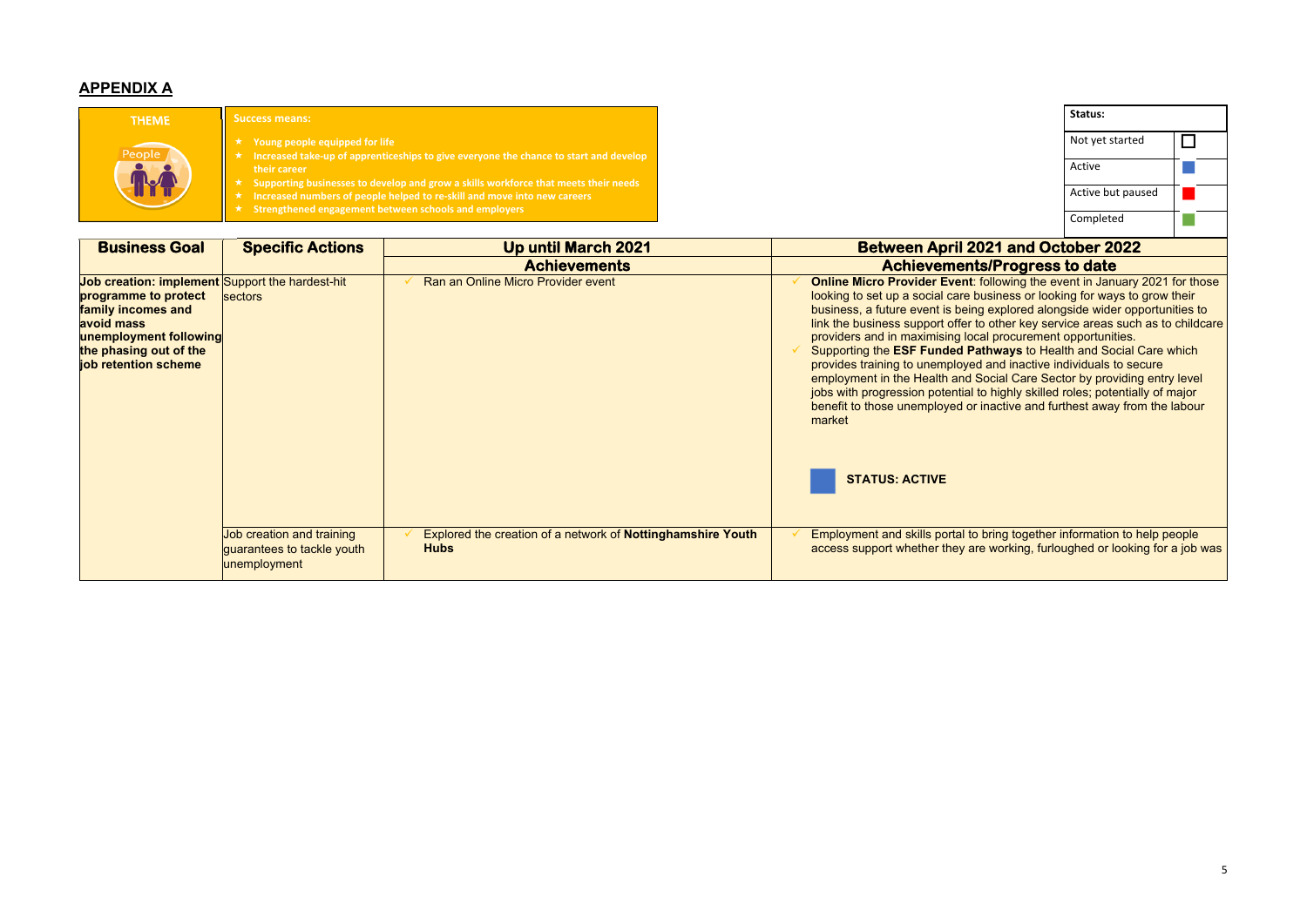|                                                                       |                                                                                                                                                                           | Surveyed young people to shape the location/provisions for<br>other Youth Hubs and the development of Mansfield Youth Hub<br>as a 'trail blazer'<br>Commenced the three-year D2N2 Skills Access Hub (running<br>until 30 September 2023) offering businesses free impartial<br>advice from experienced Skills Advisors to help identify and<br>address the skills gaps in their workforce<br><b>Inspire</b><br>supporting the Way2Work project providing employability<br>support to unemployed and economically inactive<br>Nottinghamshire residents.<br>Worked with the British Library to provide a range of resources<br>and support to new business start-ups.<br><b>Arc Partnership</b><br>established several local frameworks aimed at small to medium<br>sized enterprises (SME's) local companies<br>Ahead of its April 2021 launch, Via in partnership with Business in the<br>Community devised a work introduction placement programme for<br>individuals who have experienced barriers to gaining employment | follow. | launched: https://www.nottinghamsh<br>and-skills-portal<br><b>Employment and Skills Brokerage P</b><br>procurement for a digital platform wl<br>Nottinghamshire job seekers, return<br>and for employers looking to recruit<br><b>Nottinghamshire Recruiting Talent of</b><br>the Council, with the aim of educatir<br>landscape of employment in the cou<br>recruitment, and offering advice on I<br><b>Individual District and Borough work</b><br>for the whole of Nottinghamshire on<br>organised when it is safe to do so.<br>Care2work project has been part fur<br>ordinator who is now in post. The fir-<br>Nottinghamshire looked after childre<br>experience placement and careers<br>Collaboration continues with the De<br>creation of 'Youth Hubs' with a trailb<br>D2N2 Skills Access Hub: The Coune<br>closely with the Hub to ensure it offer<br>County's businesses on skills, recru<br>refer where appropriate.<br><b>STATUS: ACTIVE</b> |
|-----------------------------------------------------------------------|---------------------------------------------------------------------------------------------------------------------------------------------------------------------------|-----------------------------------------------------------------------------------------------------------------------------------------------------------------------------------------------------------------------------------------------------------------------------------------------------------------------------------------------------------------------------------------------------------------------------------------------------------------------------------------------------------------------------------------------------------------------------------------------------------------------------------------------------------------------------------------------------------------------------------------------------------------------------------------------------------------------------------------------------------------------------------------------------------------------------------------------------------------------------------------------------------------------------|---------|------------------------------------------------------------------------------------------------------------------------------------------------------------------------------------------------------------------------------------------------------------------------------------------------------------------------------------------------------------------------------------------------------------------------------------------------------------------------------------------------------------------------------------------------------------------------------------------------------------------------------------------------------------------------------------------------------------------------------------------------------------------------------------------------------------------------------------------------------------------------------------------------------------------------------------------------------------|
| <b>Lead Authority - UK</b><br><b>Community Renewal</b><br><b>Fund</b> | Develop a submission to<br>government replacing the<br>local priories and focused on<br>the 3 Priority Areas of<br>Bassetlaw, Mansfield and<br><b>Newark and Sherwood</b> | N/A                                                                                                                                                                                                                                                                                                                                                                                                                                                                                                                                                                                                                                                                                                                                                                                                                                                                                                                                                                                                                         |         | Announced at the Spring Budget, the<br><b>UK Community Renewal Fund (UKC</b><br>towards projects addressing skills, loc<br>within communities and place and sup<br><b>County Councils have been identified</b><br>making a collective submission to the<br>Council has taken on this role enabled<br>Development team.<br>The government has identified the are<br>and Sherwood as 3 of 100 priority are<br>The Council has a role in developing a<br>developing a shortlist into a full submist<br>which projects merit support.<br>The deadline for submissions is the 18<br>bids expected from July 2021 onwards<br>place over the remainder of this finand<br>In addition to the support for locally im<br>seen as a precursor to the UK Shared<br>significant additional resources to the<br>the lead authorities in delivery.<br><b>STATUS: ACTIVE</b>                                                                                               |

nshire.gov.uk/jobs-andworking/employment-

- e Platform we are in the first stages of which will be the go-to-place for urners, those looking to increase their skills
- nt online events supported and promoted by ating local employers about the current county, advocating the benefits of inclusive on how to find hidden pools of talent.
- $\alpha$  orkshops were replaced with an online event on March 17<sup>th</sup>. Individual events will be
- funded to employ a work placement cofirst few preparation sessions for Idren are taking place followed by a work rs quidance.
- Department for Work and Pensions on the ailblazer in Mansfield and other areas to
- **uncil's Business Advisers continue to work** offers the best services to support the cruitment and retention issues and cross-

he government offered a Prospectus for the **JKCRF) offering principally revenue funding** local business development, challenges supporting people into employment. ed as 'lead authorities', responsible for he Government and Nottinghamshire County led by the Growth and Economic

- **Alterary of Bassetlaw, Mansfield and Newark** areas nationally for support.
- Ig a call for projects, in appraising and omission to government who will decide on
- $: 18$  June 2021, with decisions on successful ards. If successful, project delivery will take ancial year.
- impactful projects, the UK CRF is being red Prosperity Fund which may bring he County, as well as setting out who will be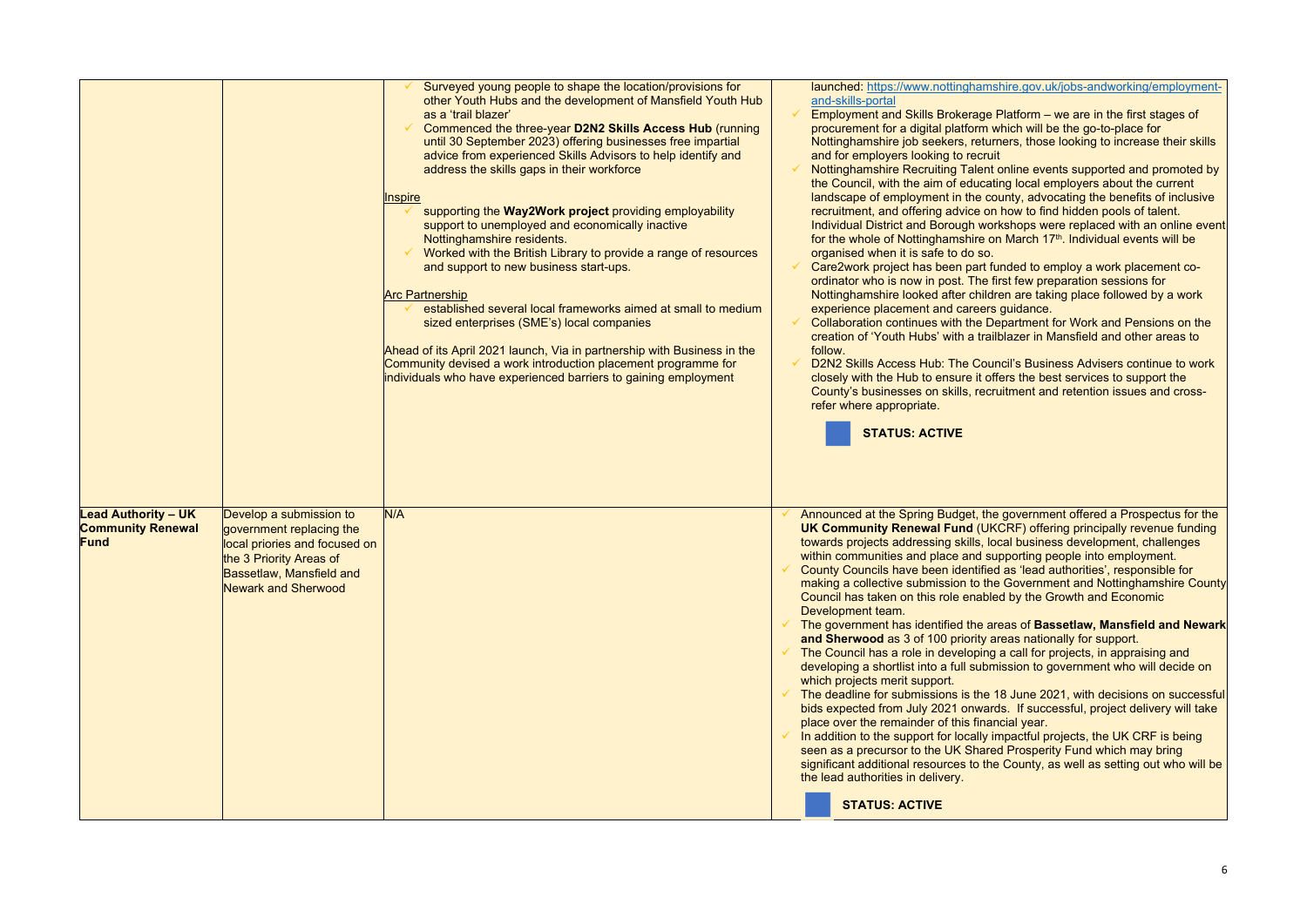| <b>Develop the</b>                                                                                 | <b>Bolster the D2N2 LEP</b>                                                                | <b>Futures:</b>                                                                                                                                                                                                                                                                                                                                                                                                                                                                                | <b>Futures:</b>                                                                                                                                                                                                                                                                      |
|----------------------------------------------------------------------------------------------------|--------------------------------------------------------------------------------------------|------------------------------------------------------------------------------------------------------------------------------------------------------------------------------------------------------------------------------------------------------------------------------------------------------------------------------------------------------------------------------------------------------------------------------------------------------------------------------------------------|--------------------------------------------------------------------------------------------------------------------------------------------------------------------------------------------------------------------------------------------------------------------------------------|
| Nottinghamshire<br>workforce to increase<br>productivity and drive<br>growth across our<br>economy | <b>Redeployment Triage Service</b>                                                         | Employment support has been provided to 2,332<br>Nottinghamshire residents since January 2020, of which 1,124<br>have progressed into a job or a learning outcome<br>Leading, with the Council as a delivery partner, an £8M<br>European Social Fund (ESF) project 'Well for Work' to support<br>unemployed residents with health conditions into sustainable<br>employment                                                                                                                    | The Futures' Employment & Redun<br>20/21, worked with multiple County<br>employees through the redundancy<br>skills training to all employees affed<br>approximately 6,000 County reside<br>support in the last financial year                                                       |
|                                                                                                    |                                                                                            | Secured additional funding from the National Careers Service to<br>provide employability and skills support to those made<br>redundant, seeking work and retraining                                                                                                                                                                                                                                                                                                                            | ESF 'Well for Work': This project ha<br>Manager in post from 21 <sup>st</sup> May. A te<br>and Caseload Officers is being put<br>all partners is ongoing, but the proje                                                                                                              |
|                                                                                                    |                                                                                            |                                                                                                                                                                                                                                                                                                                                                                                                                                                                                                | Secured delivery of the DWP Resta<br>This programme starts in June 2022<br>in Arnold, Worksop and Newark, su<br>unemployed Nottinghamshire reside                                                                                                                                    |
|                                                                                                    |                                                                                            |                                                                                                                                                                                                                                                                                                                                                                                                                                                                                                | <b>Inspire:</b><br>A key delivery partner in the Way 2<br>the Pathways to Health and Social<br>Work projects that are designed to<br>Nottinghamshire back into employr<br>Inspire will support a minimum of 1<br>March 2020 and December 2023.<br><b>STATUS: ACTIVE</b>              |
|                                                                                                    | Accelerate take-up of<br><b>Nottinghamshire County</b><br>Council's Apprenticeship<br>Levy | <b>Promoted the Kickstart scheme</b><br>Offering 32 places under the Kickstart Scheme and promoting<br>additional Traineeship and Apprenticeships<br><b>Futures:</b><br>September 2020 saw the transfer of Council Levy funds to support<br>vulnerable groups of young people and adults into an<br>Apprenticeship. The focus will primarily be to support Looked After<br>Children, Care Leavers and other vulnerable groups of young<br>people and adults to progress into an Apprenticeship | <b>Apprenticeship Levy:</b><br>51 applications received (as of 13/05/<br>33 apprenticeships approved. This ind<br>Level 2 to Level 5 across 7 companies<br>24 businesses supported<br>Levy transfer value of £468,500 (the tot<br>over the next four years)<br><b>STATUS: ACTIVE</b> |

undancy Support team have, throughout <sup>2</sup> ity employers looking to support their employees through the reppertured in the reduced to reduce the reduced to reduce the reduced substitutions and ected. Futures have supported idents with careers advice and employment

has started with Futures new Contract  $\lambda$  team of Business Engagement Managers ut in place. Recruitment for project staff for oject will be fully resourced by July 2021.

start project in Nottinghamshire for Maximus. 0221 and will see Futures open new centres supporting over 15,000 long term  $s$ idents over the next 4-5 years.

2 Work, the I Programme, the NTU/STEM,  $\frac{1}{2}$ ial Care and the soon to be launched Back 2 to assist unemployed residents from across ovment.

1,400 new vacancies to be filled between

**5/2021) 33 apprentices** 25 staff in adult care ranging from

total amount currently committed for training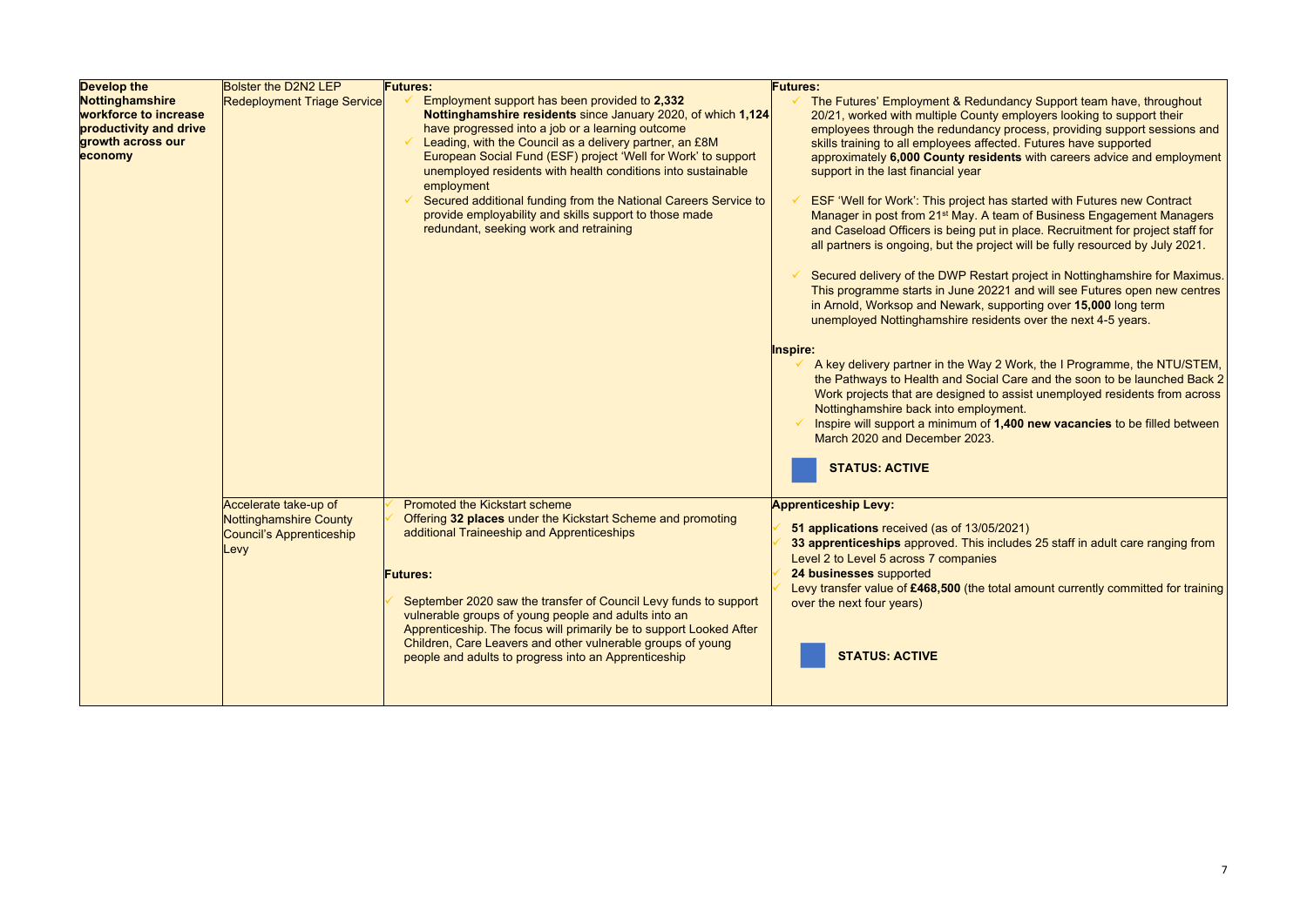| Optimise outcomes from the<br>Council's investment in the<br><b>Festival of Science and</b><br>Curiosity (FOSAC) | Careers events began in schools from Jan<br>Most Festival events will now take place online $8 - 17$ February, and<br>schools work will continue for the rest of the academic year. | were: | A range of introductions have been made to<br>Festival with other activity and extend the rea<br>Festival was around the February half-term v<br>year. Introductions to District and Borough co<br>into sponsorship and events in 5 Districts, wi<br>Due to COVID restrictions, delivery was ada<br>new resources such as a festival magazine,<br>Wollaton Watch filming: Wollaton Wat<br>Nottinghamshire through collaboration                                                                                                                                                                                                   |
|------------------------------------------------------------------------------------------------------------------|-------------------------------------------------------------------------------------------------------------------------------------------------------------------------------------|-------|-----------------------------------------------------------------------------------------------------------------------------------------------------------------------------------------------------------------------------------------------------------------------------------------------------------------------------------------------------------------------------------------------------------------------------------------------------------------------------------------------------------------------------------------------------------------------------------------------------------------------------------|
|                                                                                                                  |                                                                                                                                                                                     |       | organisations, young people, schools<br>protecting the environment in our cou<br>from Wollaton Hall on each day during<br>from the Miner 2 Major Project at Rair<br>Sherwood Forest, Newstead Abbey a<br><b>Skylarks Nature Reserve and Attenbo</b><br>200science busking packs providing a<br>sensory science activities at home we<br>Ladybrook area, through partnership<br>Palace Theatre. Despite the effect of<br>Nottinghamshire EHE service took pa<br>pupils to do their own science researd<br>academic and/or industry, and coverin<br>continue to be supported to run Curio<br>many of these schools will be deliveri |
|                                                                                                                  |                                                                                                                                                                                     |       | 5 YouTube Live Q&A sessions were of<br>covered and tying into Apprenticeship<br>audience of 155 'viewers' (individuals<br>666 times by the end of the festival                                                                                                                                                                                                                                                                                                                                                                                                                                                                    |
|                                                                                                                  |                                                                                                                                                                                     |       | The Festival Magazine was produced<br>internet access and 6290 magazines<br>through food banks, supermarkets, co<br>mobile library vans and schools. An o                                                                                                                                                                                                                                                                                                                                                                                                                                                                         |
|                                                                                                                  |                                                                                                                                                                                     |       | 25 online events were delivered throu<br>free to access. Postcode data gather<br>feedback forms and online participant<br>23.4% of participants came from Notti                                                                                                                                                                                                                                                                                                                                                                                                                                                                   |
|                                                                                                                  |                                                                                                                                                                                     |       | Plans are now underway for the 2022<br>organisations including Miner2Major,<br>Inspire, Sherwood Observatory, 5G C<br>community organisations, and to enga                                                                                                                                                                                                                                                                                                                                                                                                                                                                        |
|                                                                                                                  |                                                                                                                                                                                     |       | <b>STATUS: ACTIVE</b>                                                                                                                                                                                                                                                                                                                                                                                                                                                                                                                                                                                                             |

support partnership development to link the ach into Nottinghamshire. The focus of the with many activities ongoing throughout the ouncil colleagues have successfully converted ith the promise of at least one more for 2022. pted to be mainly online, with the introduction of which will be continued in the future. Highlights

tch featured footage from around n with 14 partners including local groups and and wildlife volunteers celebrating and inty. These were then broadcast on Notts TV g the festival week. Contributions were included nworth Heath and Strawberry Hill Heath, and Newstead and Annesley Country Park, **Skylarks Nature Reserve,** 

equipment for families to take part in simple ere distributed in Mansfield, particularly in the with Mansfield District Council and Mansfield the pandemic, eight schools plus the In the Curiosity Project This project supports ch project in collaboration with researchers from ng the costs for CREST awards. Schools will sity Projects throughout the academic year, and ng the programme in the summer term

delivered with a range of different topic areas Week. These sessions reached a live or whole classes) and re-watched on YouTube

I with the aim of targeting families with limited were distributed directly in Nottinghamshire ommunity organisations, children's centres, mline version was also viewed 867 times

200 ugh Zoom for a range of audiences, which were ed from voluntary information provided in  $t$  registration (328 sample size) showed that inghamshire county postcodes.

Plans are it are it are it for the 2021 for the 2022 Festival to build on relationships with local Nottinghamshire wildlife Trust, Captivate, Ionnected Forest and other cultural and age with more local schools.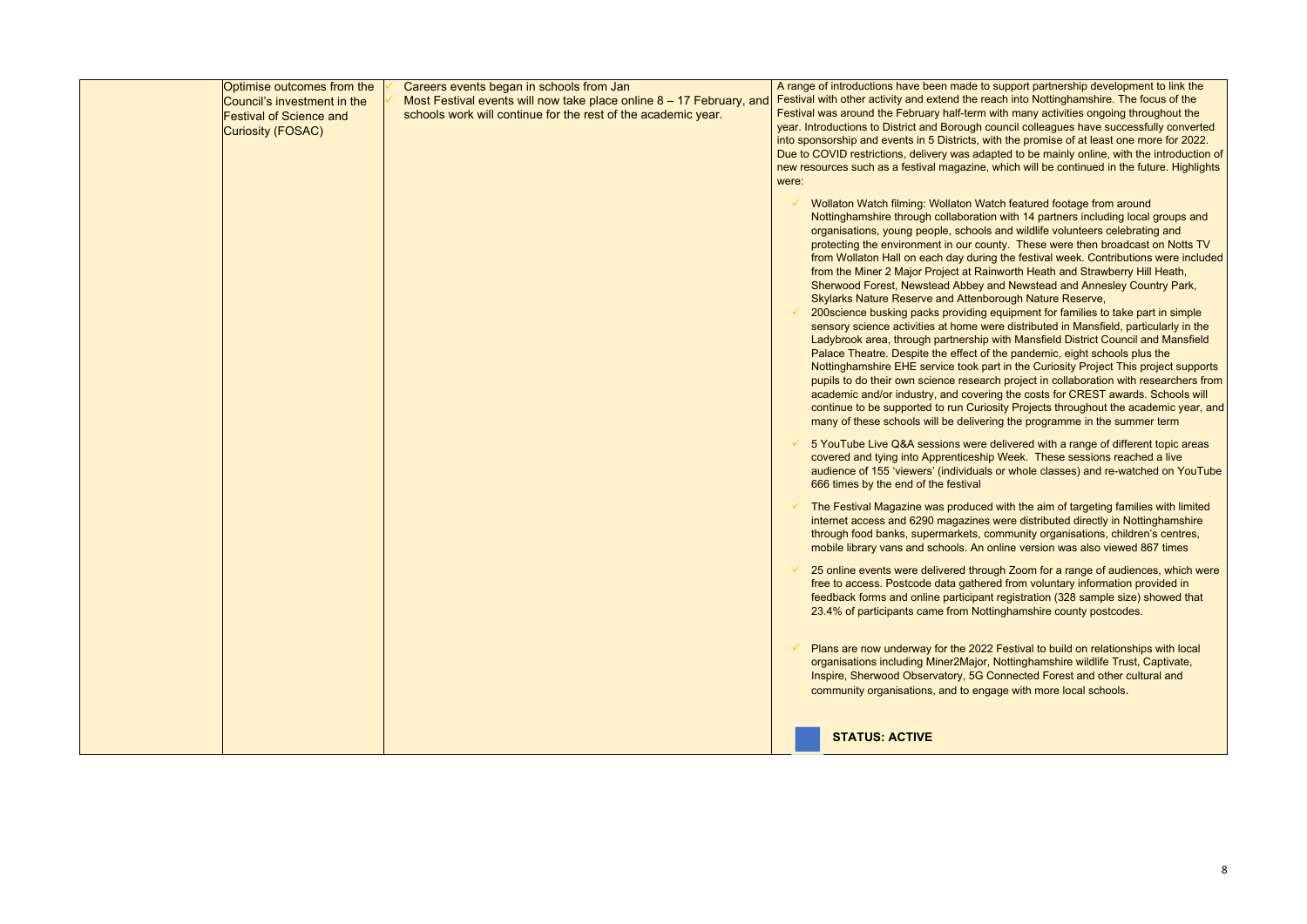| <b>Create an integrated</b> | Stronger links between | Inspire:                                                                | <b>Growth and Economic Development</b>                                         |
|-----------------------------|------------------------|-------------------------------------------------------------------------|--------------------------------------------------------------------------------|
| employment and skills       | schools and employers  | Sector Based Work Academy Programme and expansion of                    | resources for young people. These                                              |
| eco-system which has        | through work shadowing | Study Programme provision. Inspire is building links with local         | helping young people who had not y                                             |
| the individual and          | programmes             | employers and the DWP to provide vocational training and                | competition of year 11/13. The reso                                            |
| employer at its heart       |                        | guaranteed job interviews in sectors like Health and Social Care        | https://www.youtube.com/channel/U                                              |
|                             |                        | <b>Futures:</b>                                                         | have provided a positive response to<br>in coming months.                      |
|                             |                        | School Enterprise Coordinators working with 49 schools and              |                                                                                |
|                             |                        | have sourced 45 Enterprise Advisers (employer representatives) Inspire: |                                                                                |
|                             |                        | to work with them directly                                              |                                                                                |
|                             |                        | Delivery commenced in February 2021, with the Council as a              | New courses in Health and Social C                                             |
|                             |                        | delivery partner, a £3M ESF project 'Unlocking Potential Hub'           | developed to give young people the<br>local employment sectors.                |
|                             |                        | which will expand the work of the CEC Enterprise Coordinators           | New team of dedicated Employabilit                                             |
|                             |                        | to support the careers and employability agenda amongst young           | <b>Employability Coordinator to build e</b>                                    |
|                             |                        | people transitioning from full-time education to the world of work      | 19 + learners and the world of work                                            |
|                             |                        | Delivery commencing in early 2021 of ESF funding to help                | providing opportunities for over 40                                            |
|                             |                        | vulnerable young people into further education and employment           | experience leading to employment.                                              |
|                             |                        |                                                                         | Our status as a Kickstart Gateway of                                           |
|                             |                        |                                                                         | adults to access six month paid em                                             |
|                             |                        |                                                                         | Nottinghamshire companies.                                                     |
|                             |                        |                                                                         |                                                                                |
|                             |                        |                                                                         | <b>Futures:</b>                                                                |
|                             |                        |                                                                         |                                                                                |
|                             |                        |                                                                         | As from September all schools in the                                           |
|                             |                        |                                                                         | Network will move into a more conce                                            |
|                             |                        |                                                                         | Hubs. For Nottinghamshire there wil                                            |
|                             |                        |                                                                         | Hub, support from Enterprise Coordi                                            |
|                             |                        |                                                                         | Network, with each Coordinator supp                                            |
|                             |                        |                                                                         | providing more comprehensive supp                                              |
|                             |                        |                                                                         | the governance structure a steering                                            |
|                             |                        |                                                                         | officer from Growth and Economic D                                             |
|                             |                        |                                                                         |                                                                                |
|                             |                        |                                                                         | Delivery of ESF funding for vulneral<br>staff in post. 50+ referrals already r |
|                             |                        |                                                                         | working with 2 Full time advisers.                                             |
|                             |                        |                                                                         |                                                                                |
|                             |                        |                                                                         |                                                                                |
|                             |                        |                                                                         | <b>STATUS: ACTIVE</b>                                                          |
|                             |                        |                                                                         |                                                                                |

ent commissioned Futures to deliver online se resources start with advice/ guidance ot yet made their decisions following esources can be found here: https://www.youtube.com/channel/UCu2gq3iVZzLiO4q6zLq4SPw. Schools e to these resources. These will be built on

al Care and construction have been the skills to gain employment in expanding

bility Advisers working alongside the d effective links between our 16 to 18 and ork. 16 to 18 and 18 to 24 Traineeships are **40 young people** to access extended work

organisation is supporting **130 young advisor contract in a range of** employment opportunities with a range of

the Nottinghamshire Enterprise Advisor ncentrated delivery model called Careers will be two Careers hubs. Within a Careers Indinators is more intensive than in the upporting a smaller number of schools and upport than in the wider network. As part of ing group will be set up and co-chaired by an c Development.

erable young people is underway and all **state in post. 30+ actively engaged** and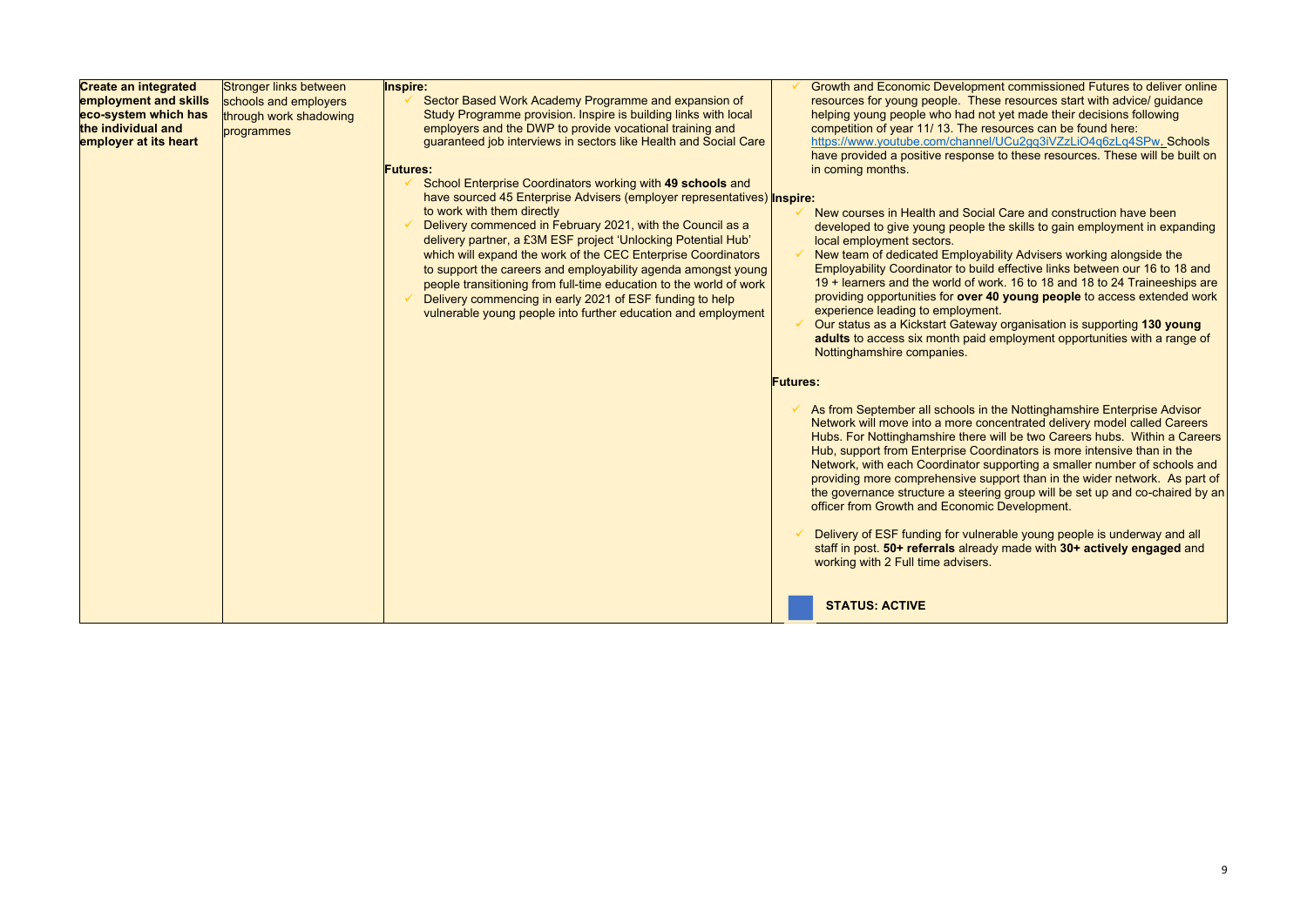| Status:           |  |
|-------------------|--|
| Not yet started   |  |
| Active            |  |
| Active but paused |  |
| Completed         |  |

## **Business And October 2022 Progress to date**

nent Team's Business Advisers work in ub to maximise the resources available to the offers an overview of the different types of le over the period.

Nottinghamshire businesses are triaged to additionally generate and take direct calls. orting businesses with the immediate mic, but over the past quarter, inquiries are growth, expansion and investment.

nany of the simpler sign-posting queries are the Advisers to respond to the more complex ire businesses have been the subject of advice over the past 12 months.

asses have participated in at least one of the programme over the past 12 months gaining **900** hours of expert input.

siness to business collaboration, a range of en introduced from January this year, with 21 sses supported to date, 77 of which were ange of sectors. Due to the success of the der development and the Team is ensuring the sector interests.

rovision through its partnership with the nerging and changing needs in the context of ort and any new announcements. Key in the f the gradual cessation of government nt of COVID-19 related business loans and

ich will support the Growth Hub and its mediacy of the post-COVID-19 landscape and arrangements on the cessation of its current

eived many complaints from businesses ss Against Scams online training session and ational Trading Standards at the beginning of

| <b>Business Goal</b>                                                         | <b>Specific Actions</b>                                                              | <b>Up until March 2021</b>                                                                                                                                                                                                                                                                                                                                                                                                                                                                                                                                                                                                                                                                                                                                                                                                                                                                                                                                                                                                                                                                                                                                                                                                                     | <b>Between April 2021 are</b>                                                                                                                                                                                                                                                                                                                                                                                                                                                                                                                                                                                                                                                                                                                                                                                                                                                                                                                                                                                                                                                                                                                                                                                                                                                                                                                                                                                                                                                                                                                                                                   |
|------------------------------------------------------------------------------|--------------------------------------------------------------------------------------|------------------------------------------------------------------------------------------------------------------------------------------------------------------------------------------------------------------------------------------------------------------------------------------------------------------------------------------------------------------------------------------------------------------------------------------------------------------------------------------------------------------------------------------------------------------------------------------------------------------------------------------------------------------------------------------------------------------------------------------------------------------------------------------------------------------------------------------------------------------------------------------------------------------------------------------------------------------------------------------------------------------------------------------------------------------------------------------------------------------------------------------------------------------------------------------------------------------------------------------------|-------------------------------------------------------------------------------------------------------------------------------------------------------------------------------------------------------------------------------------------------------------------------------------------------------------------------------------------------------------------------------------------------------------------------------------------------------------------------------------------------------------------------------------------------------------------------------------------------------------------------------------------------------------------------------------------------------------------------------------------------------------------------------------------------------------------------------------------------------------------------------------------------------------------------------------------------------------------------------------------------------------------------------------------------------------------------------------------------------------------------------------------------------------------------------------------------------------------------------------------------------------------------------------------------------------------------------------------------------------------------------------------------------------------------------------------------------------------------------------------------------------------------------------------------------------------------------------------------|
|                                                                              |                                                                                      | <b>Achievements</b>                                                                                                                                                                                                                                                                                                                                                                                                                                                                                                                                                                                                                                                                                                                                                                                                                                                                                                                                                                                                                                                                                                                                                                                                                            | <b>Achievements/Prog</b>                                                                                                                                                                                                                                                                                                                                                                                                                                                                                                                                                                                                                                                                                                                                                                                                                                                                                                                                                                                                                                                                                                                                                                                                                                                                                                                                                                                                                                                                                                                                                                        |
| Create a programme<br>which sees<br>Nottinghamshire as a<br>place to invest. | Continue to work closely with<br>partners to identify and<br>support business needs. | Enhanced business support programme tailored to business needs<br>in light of restrictions announcements.<br>Two Business Advisers appointed in partnership with the D2N2<br>Growth Hub, offering direct support and access to digital and<br>webinar-based advice (a mix of COVID-19 related support and<br>wider growth advice)<br>Promotion of the D2N2 Growth Hub business survey to<br>understand changing business needs<br>Publicised the Business Against Scams online training session<br>and web page https://www.friendsagainstscams.org.uk/BAS<br>By building upon links with the D2N2 Growth Hub and Better<br>Business for All (BBfA), Trading Standards promote take up of<br>Primary Authority Partnerships and business advice<br>Secured funding for grant applications to support local SME's,<br>charities, local Gov and businesses that support rural tourism and<br>farming – through the LEADER programme.<br>62 organisations awarded grants to the value of £3.3m Within<br>the County this will forecast:<br>138 new jobs<br>Over 127,000 new day visitors<br>Increase of 33,000 in overnight stays<br>45 new farm techniques in farm productivity, SME support,<br>tourism, rural services and forest productivity | The Growth and Economic Development<br>partnership with the <b>D2N2</b> Growth Hub to<br>County's businesses. The following offers<br>engagement and the support available ov<br>All contact with the Growth Hub from Nott<br>the Council's Business Advisers who add<br>The focus to date has been on supporting<br>implications of the COVID-19 pandemic, b<br>transitioning towards re-positioning, growt<br>Through links with the Growth Hub, many<br>readily addressed centrally, allowing the /<br>issues. 422 individual Nottinghamshire by<br>intensive and on-going professional advic<br>A further 403 Nottinghamshire businesses<br>webinars available via an extensive progr<br>knowledge and direction from over 2900 h<br>Recognising the intrinsic value of busines<br>Growth Hub Peer Networks have been int<br>cohorts commenced and 229 businesses<br>Nottinghamshire businesses from a range<br>initial scheme, further cohorts are under d<br>the provision reflects Nottinghamshire seo<br>The Council continues to influence provis<br>D2N2 Growth Hub and review the emergi<br>evolving Government financial support an<br>immediate future will be the impact of the<br>support, the longer-term management of<br>related measures and trading conditions.<br>Consultants have been appointed which v<br>partners refresh its strategy in the immedi<br>and consider the future partnership arrang<br>funding streams in March 2022.<br>✓ Whilst Trading Standards has not receive<br>regarding COVID-scams, the Business Ag<br>web page which was launched by Nationa |

| <b>THEME</b>    | <b>Success means:</b><br>A single reference point for the most up-to-date information, guidance and support for businesses across                                                                                                                                                                                                                                                                |
|-----------------|--------------------------------------------------------------------------------------------------------------------------------------------------------------------------------------------------------------------------------------------------------------------------------------------------------------------------------------------------------------------------------------------------|
| <b>Business</b> | our county<br>Investors are kept up-to-date with key opportunities<br>★<br>Closer partnerships are forged with business who want to invest in Nottinghamshire in order to show we<br>are 'open for businesses and investment'<br>Businesses across Nottinghamshire enabled and encouraged to adopt renewable energy and helped to<br>innovate and grow, or diversify in to the low carbon sector |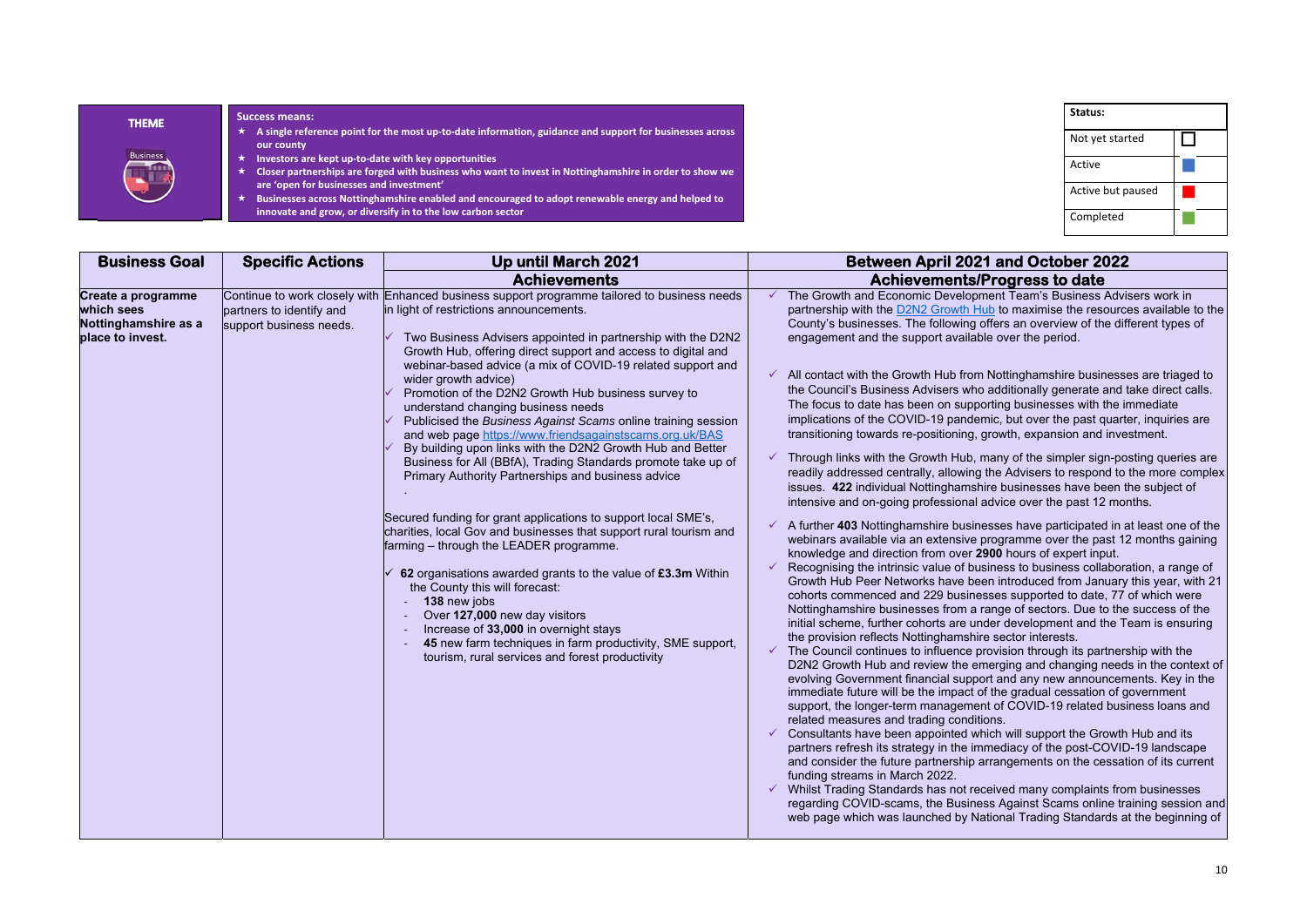| Develop an Inward<br>Investment Strategy to help<br>indigenous business growth<br>and attract new firms to the<br>county | A review of the options for supporting new investment from<br>local, UK and foreign based investors, exploring how best<br>the Council can maximise the opportunities for expansion,<br>alongside the relationship between established investment<br>agencies and the new Development Corporation. | the pandemic through comms and our<br>https://www.friendsagainstscams.org.<br>Trading Standards will be building upo<br>Better Business for All (BBfA) to prom<br>partnerships and business advice. Thi<br>diversify and flourish, as well as suppo<br>continues support to Primary Authority<br>interpretation and implementation of ra<br>restrictions legislation.<br>The Office for Product Safety and Sta<br>surrounding Government measures to<br>(COVID-19) pandemic. Their recomm<br>Nottinghamshire businesses into Trad<br>Development business support. Tradi<br>Development teams liaise regular to n<br>refer queries.<br>The Nottinghamshire food and drink s<br>be promoted, to be developed further<br>Support activities.<br><b>STATUS: ACTIVE</b><br>Via East Midlands are in the process<br>Energy Ltd to demonstrate a world firs<br>Depot. Cheesecake Energy, a spin-ou<br>backed by Shell and Highways Englar<br>storage system that could have a prof<br>greener future.<br>$\checkmark$ A brief for supporting the Council in re<br>Inward Investment Strategy has been<br>progressed over the next quarter. The<br>arrangements will form part of this ov<br>as the Development Corporation and<br>existing Growth and Economic Develo<br>supports expanding and growing busi<br>programme to support businesses fac<br>this coming quarter.<br><b>STATUS: ACTIVE</b> |
|--------------------------------------------------------------------------------------------------------------------------|----------------------------------------------------------------------------------------------------------------------------------------------------------------------------------------------------------------------------------------------------------------------------------------------------|------------------------------------------------------------------------------------------------------------------------------------------------------------------------------------------------------------------------------------------------------------------------------------------------------------------------------------------------------------------------------------------------------------------------------------------------------------------------------------------------------------------------------------------------------------------------------------------------------------------------------------------------------------------------------------------------------------------------------------------------------------------------------------------------------------------------------------------------------------------------------------------------------------------------------------------------------------------------------------------------------------------------------------------------------------------------------------------------------------------------------------------------------------------------------------------------------------------------------------------------------------------------------------------------------------------------------------------------------------------------------------------------|
| Align support with<br>opportunities available via<br>commercial developers                                               | The D2N2 LEP launched a strategic key account<br>management (KAM) initiative<br>$\checkmark$ A review of employment land for the Local Planning process<br>has been facilitated by Lichfields (a planning consultancy)                                                                             | The above review of Inward Investment<br>commercial agents / developers bringing<br>The impact of COVID-19 will be the subje<br>on bringing forward development and tre<br>medium-term impacts that will support In<br>proposed Infrastructure Plan.                                                                                                                                                                                                                                                                                                                                                                                                                                                                                                                                                                                                                                                                                                                                                                                                                                                                                                                                                                                                                                                                                                                                           |
|                                                                                                                          |                                                                                                                                                                                                                                                                                                    | <b>STATUS: ACTIVE</b>                                                                                                                                                                                                                                                                                                                                                                                                                                                                                                                                                                                                                                                                                                                                                                                                                                                                                                                                                                                                                                                                                                                                                                                                                                                                                                                                                                          |

r partners has been publicised:  $uk/BAS$ 

on links with the D2N2 Growth Hub and note take up of Primary Authority is will support existing businesses to ort new start-up businesses. the service y and other businesses in relation to apidly changing Coronavirus business

ndards (OPSS) focus on key issues protect the public during the coronavirus ended model will be deployed to connect Ing Standards and Growth and Economic ng Standards and Growth and Economic nutually support their activities and cross-

ector business support toolkit continues to through the Visitor Economy and Business

of forming a partnership with Cheesecake Et energy storage system at Bilsthorpe It from the University of Nottingham and hacked by Shell and Higherian and Haighways Higherian and Higherian and Higherian and a state-of-the-art energy found impact on the UK's transition to a

eviewing its options in the development of an drafted with commissioning to be e impact of COVID-19 and new trade verview, alongside wider developments such the Freeport. Aligned to this work is the poment and Business Support activity which nesses and the commissioned webinar exilitate international trade which commences

options will be supported by input from key forward employment sites and premises. ect of discussion with agents / developers nds in the market, reviewing short- and west in Nottinghamshire activity and the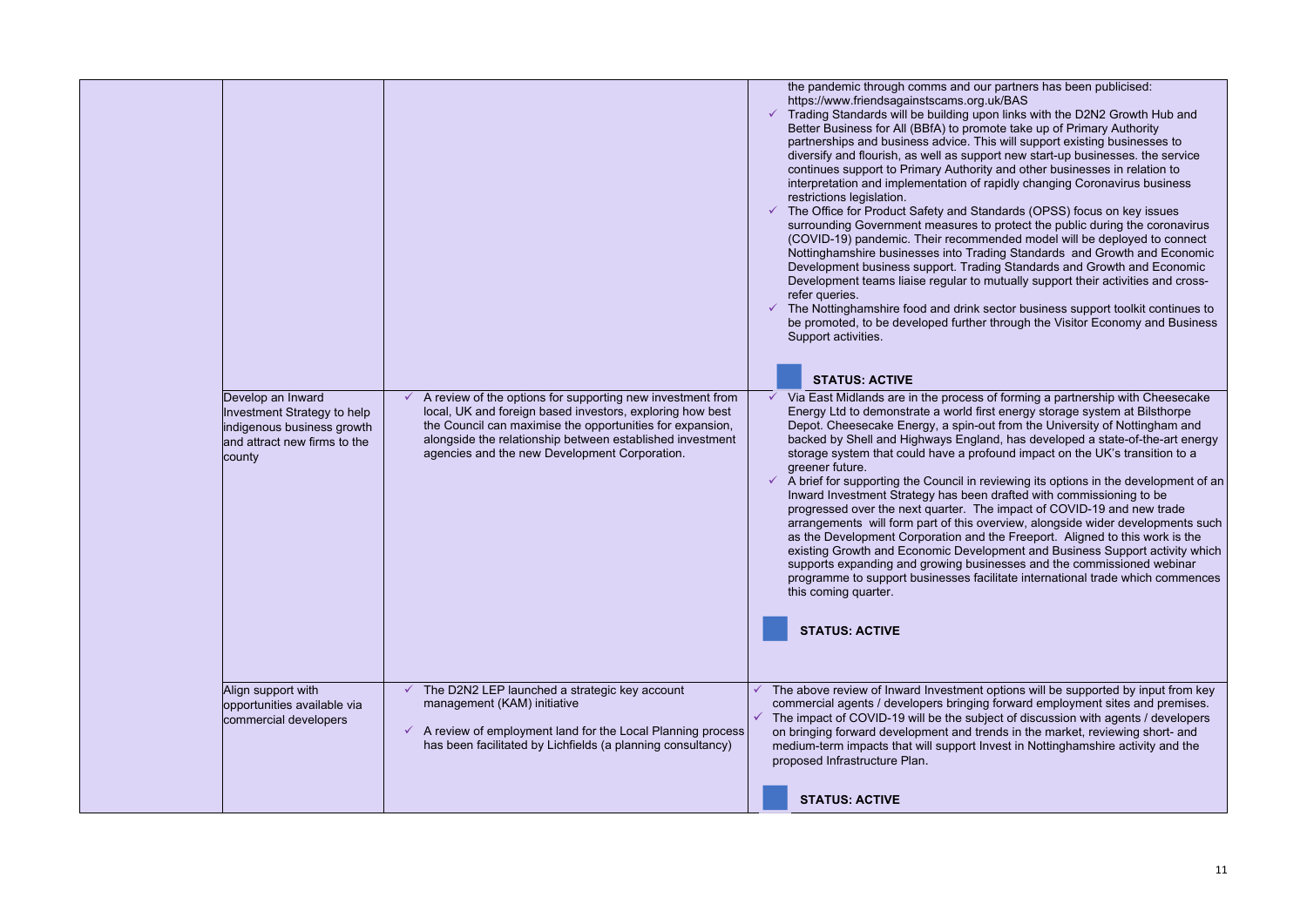|                                                                                             | Actions coming out of Council<br>commissioned report into<br>sustainable low carbon<br>opportunities | Via East Midlands began forming a partnership with<br>Cheesecake Energy Ltd to demonstrate a world first energy<br>storage system at Bilsthorpe Depot.<br>Localis were commissioned to facilitate a set of stakeholder<br>sessions on supporting the Council explore a green recovery<br>and to offer best practice ideas. This work is being integrated<br>into the Council's Environmental Strategy<br>In collaboration with the University of Nottingham, scoping has<br>commenced on the development of a low carbon toolkit,<br>designed to help businesses bring forward low carbon, energy<br>saving measures.                                                                                                                                                                                                                                                                                                                                                                                                                                                                                                                                                                                                               | The work with <b>Localis</b> on supporting the Cou<br>growth is progressing well after delays due to<br>remains closely aligned with the Environmen<br>The development of a potential toolkit to help<br>efficiency initiatives that help minimise costs<br>review, the precise scope being subject to th<br>being developed by partners. However, give<br>baseline their emissions and develop measu<br>remains valid and continues to be explored.<br><b>STATUS: ACTIVE</b>                           |
|---------------------------------------------------------------------------------------------|------------------------------------------------------------------------------------------------------|-------------------------------------------------------------------------------------------------------------------------------------------------------------------------------------------------------------------------------------------------------------------------------------------------------------------------------------------------------------------------------------------------------------------------------------------------------------------------------------------------------------------------------------------------------------------------------------------------------------------------------------------------------------------------------------------------------------------------------------------------------------------------------------------------------------------------------------------------------------------------------------------------------------------------------------------------------------------------------------------------------------------------------------------------------------------------------------------------------------------------------------------------------------------------------------------------------------------------------------|---------------------------------------------------------------------------------------------------------------------------------------------------------------------------------------------------------------------------------------------------------------------------------------------------------------------------------------------------------------------------------------------------------------------------------------------------------------------------------------------------------|
| <b>Use of digital</b><br>technologies to improve up and innovation<br>business productivity | Promote Growth Hub scale-<br>programmes                                                              | Business Advisers have supported businesses in accessing the<br>grants and loans made available to support them over the<br>COVID-19 pandemic, supplementing this with practical business<br>planning, resilience and emotional support<br>Business Advisers promoting the national and local initiatives<br>supporting high growth, scale-up and innovation within<br>businesses https://www.d2n2growthhub.co.uk/grow/scale-up-<br>support/<br>Strong relationships have been built with wider finance<br>providers and with specialist advisory agencies including the<br>two universities, UK Research & Innovation and the new<br>Manufacturing Growth Programme to ensure awareness and<br>cross-referrals are facilitated<br>On average, monthly liaison has been maintained with<br>Nottinghamshire's SME community through direct contact with<br>the various business representative groups and through<br>supporting County Council emailme communications<br>Over 40 businesses have been supported in drafting their<br>applications to the Business Investment Fund.<br>https://www.d2n2growthhub.co.uk/grow/managing-<br>finance/funding-for-your-business/access-to-local-finance/d2n2-<br>business-investment-fund/ | In addition to the Scale-Up and related spec<br>support available via the Growth Hub, the G<br>Business Advisers work with Nottinghamshi<br>ambitions with applications to the Business<br>intensively with over 30 businesses to rece<br>seeing investment into local businesses in e<br>have been supported over the previous qua<br>Support is also provided to enable business<br>alternative sources of investment finance, ir<br>from government and the Midlands Engine<br><b>STATUS: ACTIVE</b> |

Council explore its approach to low carbon lue to the impact of COVID-19. The work **mental Strategy** 

 $\theta$  help businesses adopt low carbon / energy osts and harmful emissions remains under to the Localis report and wider programmes given the new requirement of businesses to easures to address them, the approach

specialist sector and university-based he Growth and Economic Development mshire companies supporting their growth as Investment Fund. They have worked intensively with over **30 businesses** to receive Business Investment Fund grants, in excess of £450,000. A further six will auarter.

nesses to apply successfully to many other alternative sources of inputsive sources of including the COVID-19 support funds jine Investment Fund.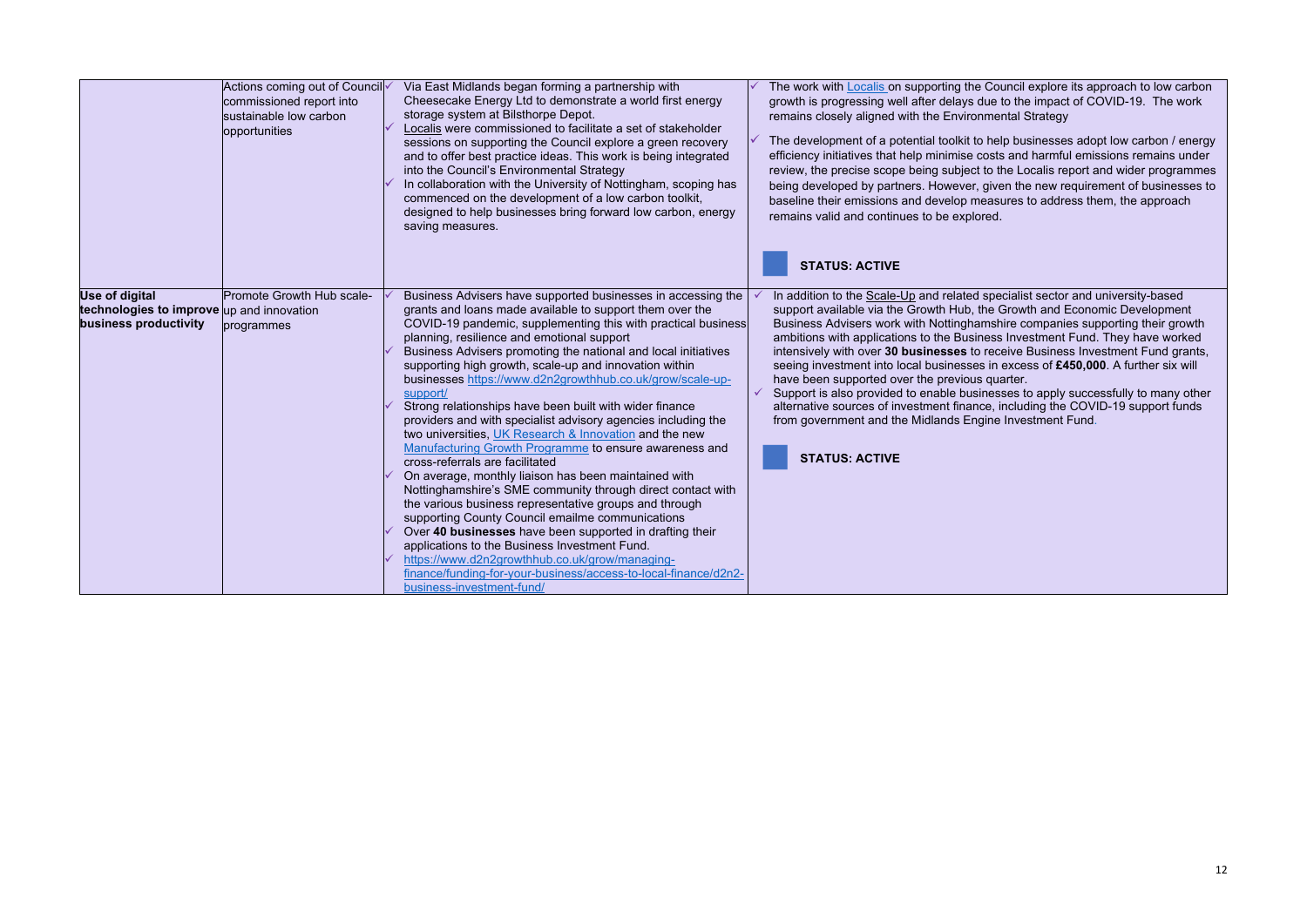| <b>Business Goal</b>                                                                               | <b>Specific</b>                                                                   | <b>Up until March 2021</b> | <b>Between April 2021 and October 2022</b>                                                                                                                                                                                                                                                                                                                                                                          |
|----------------------------------------------------------------------------------------------------|-----------------------------------------------------------------------------------|----------------------------|---------------------------------------------------------------------------------------------------------------------------------------------------------------------------------------------------------------------------------------------------------------------------------------------------------------------------------------------------------------------------------------------------------------------|
|                                                                                                    | <b>Actions</b>                                                                    | <b>Achievements</b>        | <b>Achievements/Progress to date</b>                                                                                                                                                                                                                                                                                                                                                                                |
| Develop and promote a A high-quality year-<br>refreshed marketable<br>brand for<br>Nottinghamshire | round programme<br>that links to the<br><b>Visitor Economy</b><br><b>Strategy</b> | N/A                        | COVID-19 Tourism Survey undertaken<br>Miner2Major<br>Working in partnership with Nottingham Trent University to map<br>Sherwood's heritage and nature through the Sherwood Retold<br>People of Sherwood project ready to deliver but currently paus<br>Pop-up exhibition finalised                                                                                                                                  |
|                                                                                                    |                                                                                   |                            | Living Memories project completed, to encourage visits to herit<br>older residents https://www.nottinghamshire.gov.uk/culture-<br>leisure/heritage/living-memories                                                                                                                                                                                                                                                  |
|                                                                                                    |                                                                                   |                            | Learning how Nottinghamshire is connected to the voyage of th<br>400 years ago: A Pilgrim Adventure is an exciting new augmen<br>activity book aimed at children that allows them to discover the<br>story of how William Brewster, a boy from Nottinghamshire, he<br>the world<br>A digital version of A Pilgrim Adventure is available for downloa<br>https://www.nottinghamshire.gov.uk/media/2885813/apilgrimac |
|                                                                                                    |                                                                                   |                            | The LEADER programme is forecast to create 127,000 new day visito<br>increase of 33,000 overnight stays                                                                                                                                                                                                                                                                                                             |
|                                                                                                    |                                                                                   |                            | <b>STATUS: ACTIVE</b>                                                                                                                                                                                                                                                                                                                                                                                               |
|                                                                                                    |                                                                                   |                            |                                                                                                                                                                                                                                                                                                                                                                                                                     |
|                                                                                                    |                                                                                   |                            |                                                                                                                                                                                                                                                                                                                                                                                                                     |
|                                                                                                    |                                                                                   |                            |                                                                                                                                                                                                                                                                                                                                                                                                                     |
|                                                                                                    |                                                                                   |                            |                                                                                                                                                                                                                                                                                                                                                                                                                     |

| Status:                |  |
|------------------------|--|
| Not yet started        |  |
| Active                 |  |
| Active but paused      |  |
| Completed              |  |
| <b>nd October 2022</b> |  |
| gress to date          |  |
|                        |  |

gham Trent University to map the stories of Trough the Sherwood Retold project to deliver but currently paused

I, to encourage visits to heritage sites by namshire.gov.uk/culture-

connected to the voyage of the Mayflower e is an exciting new augmented reality t allows them to discover the fascinating oy from Nottinghamshire, helped to change

nture is available for download at: k/media/2885813/apilgrimadventure.pdf

 $\epsilon$  reate 127,000 new day visitors and an

#### **Success means:**

- **The development and launch of an events programme for 2021 and 2022 which is open to our residents and showcases the unique strengths of Nottinghamshire**
- **Attracting even more families and visitors to Nottinghamshire from across the UK and overseas, bringing benefits to local businesses and our economy**

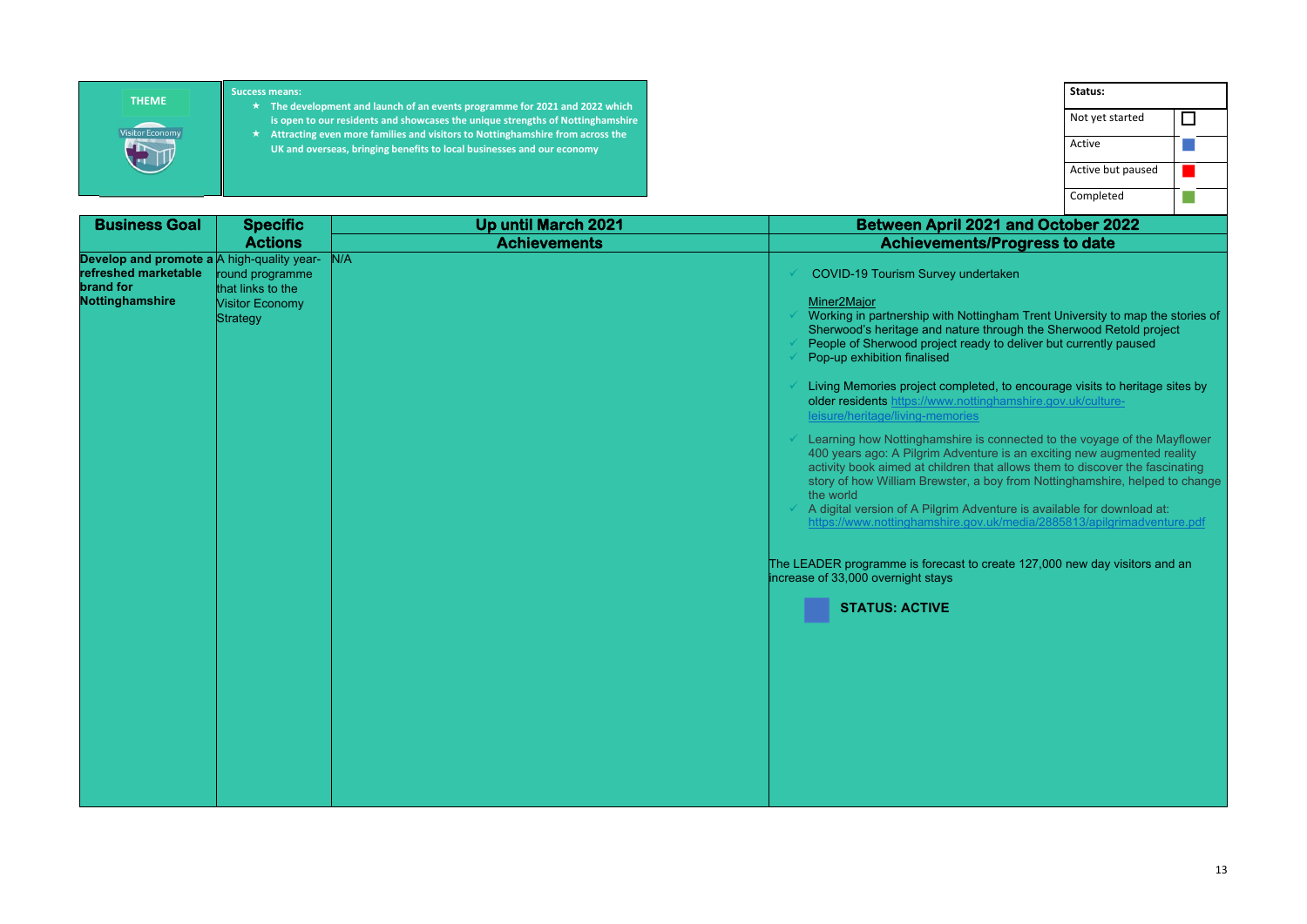|                | Support Visitor<br>Economy hubs with<br>partners to generate<br>additional income | Holme Pierrepont: selected leisure services have been re-opened in line<br>with Tier 3 restrictions. The Country Park continues to be very popular,<br>with a significant increase in footfall recorded during the pandemic. Work<br>has been ongoing to support the preparations for the return of the site's<br>extensive programme of sport events and camps later in 2021, as COVID-<br>19 recovery progresses locally and nationally                                                                                                                                                                                                                                                                                                                                                                                                                                                                                                                                                                                                                                                                                                                                                                                                                                                                                                                                                                                                                                                                        | Holme Pierrepont: the site's leisure services<br>the Government's Roadmap. Work has been<br>preparations for the return of the site's extens<br>and camps later in 2021, as COVID-19 recov<br>nationally                                                                                                                                                                                                                                                                                                                                                                                                                                                                                                                                                                                                                                                                                                                                                                             |
|----------------|-----------------------------------------------------------------------------------|------------------------------------------------------------------------------------------------------------------------------------------------------------------------------------------------------------------------------------------------------------------------------------------------------------------------------------------------------------------------------------------------------------------------------------------------------------------------------------------------------------------------------------------------------------------------------------------------------------------------------------------------------------------------------------------------------------------------------------------------------------------------------------------------------------------------------------------------------------------------------------------------------------------------------------------------------------------------------------------------------------------------------------------------------------------------------------------------------------------------------------------------------------------------------------------------------------------------------------------------------------------------------------------------------------------------------------------------------------------------------------------------------------------------------------------------------------------------------------------------------------------|--------------------------------------------------------------------------------------------------------------------------------------------------------------------------------------------------------------------------------------------------------------------------------------------------------------------------------------------------------------------------------------------------------------------------------------------------------------------------------------------------------------------------------------------------------------------------------------------------------------------------------------------------------------------------------------------------------------------------------------------------------------------------------------------------------------------------------------------------------------------------------------------------------------------------------------------------------------------------------------|
|                |                                                                                   | Sherwood: have recently been successful in acquiring a license to sell<br>Robin Hood and Maid Marion marketed alcoholic beverages from local<br>producers. Throughout the pandemic, to maximise visitor experience in a<br>COVID-secure environment, Sherwood have also invested in adapting the<br>site and its facilities, such as improving hot food storage to broaden the<br>takeaway offer available to visitors. Events have also been and continue<br>to be adapted, with lessons from the success of the Halloween Trail being<br>incorporated into plans for this year's Christmas Trail<br>Good practice from the pandemic will continue to be considered in future<br>planning<br>Rufford: a bid has been submitted for Rural Development Programme<br>funding to extend the Adventure Play Area and put in some toilet facilities;<br>this would deliver additional income through increased secondary<br>spend. Part of the Undercroft has now reopened to visitors after being<br>closed for several months. Significantly increased footfall and demand<br>during the COVID-19 pandemic has highlighted the great and continuing<br>importance of Rufford as a heritage location and green space critical to<br>the mental and physical wellbeing of residents and visitors<br>Once restrictions are lifted an extensive public relations campaign has<br>been prepared to ensure the Nottinghamshire food and drink sector<br>business support toolkit reaches as large an audience as possible | Sherwood: have recently been successful in<br>Hood and Maid Marion marketed alcoholic be<br>Throughout the pandemic, to maximise visito<br>environment, Sherwood have also invested in<br>facilities, such as improving hot food storage<br>available to visitors and adding new interpret.<br>Visitor Centre to help promote the site's unique<br>Scheduled conservation activities have contir<br>engaging local volunteers, in a COVID-secure<br>works on the Forest's ancient trees and habit<br>continue to be adapted, with lessons from the<br>being incorporated into plans for Spring and \;<br>from the pandemic will continue to be consider-<br>Rufford: work to review strategic developmer<br>the objectives of the Visitor Economy Strateg<br>including Historic England and English Herita<br>footfall and demand during the COVID-19 pa<br>and continuing importance of Rufford as a he<br>critical to the mental and physical wellbeing o<br><b>STATUS: ACTIVE</b> |
|                | Programme of arts<br>and culture in<br>libraries through                          |                                                                                                                                                                                                                                                                                                                                                                                                                                                                                                                                                                                                                                                                                                                                                                                                                                                                                                                                                                                                                                                                                                                                                                                                                                                                                                                                                                                                                                                                                                                  | Inspire libraries are offering a service across the Cou<br>business. Inspire is a National Portfolio organisation<br>and will continue to offer a full programme of cultural                                                                                                                                                                                                                                                                                                                                                                                                                                                                                                                                                                                                                                                                                                                                                                                                         |
| <b>Inspire</b> |                                                                                   |                                                                                                                                                                                                                                                                                                                                                                                                                                                                                                                                                                                                                                                                                                                                                                                                                                                                                                                                                                                                                                                                                                                                                                                                                                                                                                                                                                                                                                                                                                                  | accessible virtually<br>Inspire Youth Arts, who work with young peo<br>projects have moved their offer online and co<br>programme of dance, theatre and music oppo<br>Inspire's Music Hub and Instrumental Music &<br>to offer a range of performance opportunities<br>range of instruments. They are continuing to<br>distanced) and virtual offer, including support<br>community-based choirs<br>The Archives service has made many its reso<br>public and for academic researchers<br>Inspire Learning is offering face-to-face learning for<br>programme learners. It is also offering adults access<br>courses. There are face-to-face learning opportunition<br>Access to HE courses and other accredited courses.                                                                                                                                                                                                                                                            |
|                |                                                                                   |                                                                                                                                                                                                                                                                                                                                                                                                                                                                                                                                                                                                                                                                                                                                                                                                                                                                                                                                                                                                                                                                                                                                                                                                                                                                                                                                                                                                                                                                                                                  | <b>STATUS: ACTIVE</b>                                                                                                                                                                                                                                                                                                                                                                                                                                                                                                                                                                                                                                                                                                                                                                                                                                                                                                                                                                |

e services have been re-opened in line with the Government as been ongoing to support the ite's extensive programme of sport events D-19 recovery progresses locally and

cessful in acquiring a license to sell Robin alcoholic beverages from local producers. mise visitor experience in a COVID-secure invested in adapting the site and its od storage to broaden the take away offer w interpretation signs and banners to the site's unique history and ecology.

have continued throughout the pandemic, VID-secure manner, to conduct necessary works on the Forest's ancient trees and habitat. Events have also been and ns from the success of COVID-safe trails pring and Summer events. Good practice be considered in future planning.

> evelopment options for the park, in line with my Strategy, is underway with key partners, ding Historic English Heritage. Significantly increased VID-19 pandemic has highlighted the great and as a heritage location and green space wellbeing of residents and visitors.

> Inspire the County with the 60 libraries open for rganisation (Arts Council England funded)  $\alpha$  of cultural activities, many of which are

> young people on a range of performing arts line and continue to provide a wonderful music opportunities

Ital Music Service to schools is continuing portunities and music tuition for a wide ntinuing to deliver a face-to-face (socially ng support for several school and

any its resources available online for the

arning for 16 to 18-year-old study alts access to a wide variety of e learning opportunities for adults too, including the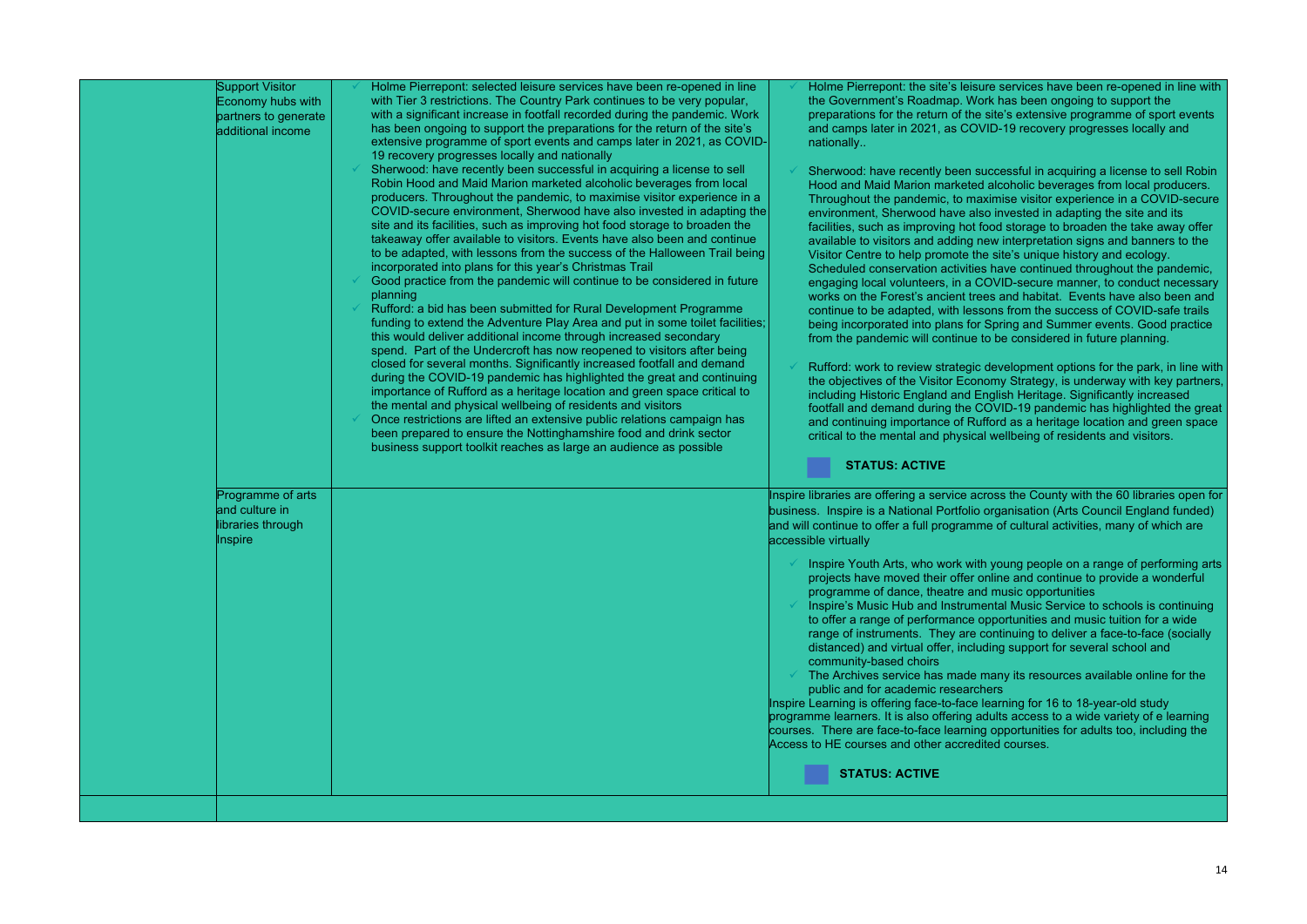| <b>Support and enable</b><br>the preservation,<br>development and use<br>of our assets | Develop and deliver<br>heritage led<br>regeneration<br>projects and training<br>programmes | Miner2Major - Work underway with M2M partners to put in place a range of<br>opportunities for traineeships, apprenticeships and Kickstart roles. Heritage<br>building surveys currently paused in line with Covid-19 restrictions but could<br>begin in the Spring. In the interim, content being created for online heritage<br>skills training. Work underway to offer heritage skills training for Inspire 16 -<br>19 construction students. An on-line training programme is now being<br>delivered, following stakeholder needs survey of heritage tourism partners.<br>https://miner2major.nottinghamshire.gov.uk/<br>Townscape Heritage Initiative programme for Mansfield - specialist input and<br>financial support continues for the Mansfield District Council-led project<br>(Market Place and Leeming Street) |  | Townscape Heritage Initiative programme for Mansfield- Despite COVID<br>restrictions the programme has managed to achieve the following:<br>Oral history training with 10 primary school students resulting in a junior reporter<br>traineeship at Mansfield 103.2FM<br>Working with students from Vision West Nottinghamshire College to produce an<br>awareness-raising poster campaign, and develop heritage trails and quided tours<br>of the THP area<br>A presentation has been recorded for the Great Nottinghamshire Local History<br>Fair<br>Working with Mansfield Building Society to utilise space within the building to use<br>as a project base/community engagement space.<br>worked with Inspire Culture Heritage Services to provide local history library and<br>archives training for project volunteers<br>Schedules of work for the buildings have been drawn up<br><b>STATUS: ACTIVE</b> |
|----------------------------------------------------------------------------------------|--------------------------------------------------------------------------------------------|-----------------------------------------------------------------------------------------------------------------------------------------------------------------------------------------------------------------------------------------------------------------------------------------------------------------------------------------------------------------------------------------------------------------------------------------------------------------------------------------------------------------------------------------------------------------------------------------------------------------------------------------------------------------------------------------------------------------------------------------------------------------------------------------------------------------------------|--|-----------------------------------------------------------------------------------------------------------------------------------------------------------------------------------------------------------------------------------------------------------------------------------------------------------------------------------------------------------------------------------------------------------------------------------------------------------------------------------------------------------------------------------------------------------------------------------------------------------------------------------------------------------------------------------------------------------------------------------------------------------------------------------------------------------------------------------------------------------------------------------------------------------------|
|----------------------------------------------------------------------------------------|--------------------------------------------------------------------------------------------|-----------------------------------------------------------------------------------------------------------------------------------------------------------------------------------------------------------------------------------------------------------------------------------------------------------------------------------------------------------------------------------------------------------------------------------------------------------------------------------------------------------------------------------------------------------------------------------------------------------------------------------------------------------------------------------------------------------------------------------------------------------------------------------------------------------------------------|--|-----------------------------------------------------------------------------------------------------------------------------------------------------------------------------------------------------------------------------------------------------------------------------------------------------------------------------------------------------------------------------------------------------------------------------------------------------------------------------------------------------------------------------------------------------------------------------------------------------------------------------------------------------------------------------------------------------------------------------------------------------------------------------------------------------------------------------------------------------------------------------------------------------------------|

|                                                                                                                                                                                                                                                                                                                                                                                                                                                                                                                                                                                                                                                                                                                                                                                                                | Status:           |  |
|----------------------------------------------------------------------------------------------------------------------------------------------------------------------------------------------------------------------------------------------------------------------------------------------------------------------------------------------------------------------------------------------------------------------------------------------------------------------------------------------------------------------------------------------------------------------------------------------------------------------------------------------------------------------------------------------------------------------------------------------------------------------------------------------------------------|-------------------|--|
|                                                                                                                                                                                                                                                                                                                                                                                                                                                                                                                                                                                                                                                                                                                                                                                                                | Not yet started   |  |
|                                                                                                                                                                                                                                                                                                                                                                                                                                                                                                                                                                                                                                                                                                                                                                                                                | Active            |  |
|                                                                                                                                                                                                                                                                                                                                                                                                                                                                                                                                                                                                                                                                                                                                                                                                                | Active but paused |  |
|                                                                                                                                                                                                                                                                                                                                                                                                                                                                                                                                                                                                                                                                                                                                                                                                                | Completed         |  |
| restrictions the programme has managed to achieve the following:<br>Oral history training with 10 primary school students resulting in a junior reporter<br>traineeship at Mansfield 103.2FM<br>Working with students from Vision West Nottinghamshire College to produce an<br>awareness-raising poster campaign, and develop heritage trails and guided tours<br>of the THP area<br>A presentation has been recorded for the Great Nottinghamshire Local History<br>Fair<br>Working with Mansfield Building Society to utilise space within the building to use<br>as a project base/community engagement space.<br>worked with Inspire Culture Heritage Services to provide local history library and<br>archives training for project volunteers<br>Schedules of work for the buildings have been drawn up |                   |  |
| <b>STATUS: ACTIVE</b>                                                                                                                                                                                                                                                                                                                                                                                                                                                                                                                                                                                                                                                                                                                                                                                          |                   |  |

| <b>Success means:</b><br>Fast tracked identified investment opportunities capable of delivering new energy efficient homes, local<br>employment and skills<br>$\overline{a}$ Our new industrial development sites are resilient, enabling home working and build in places which are<br>well located in relation to existing road and public transport networks<br>Adoption of new construction technology to deliver new homes and employment sites faster |
|-------------------------------------------------------------------------------------------------------------------------------------------------------------------------------------------------------------------------------------------------------------------------------------------------------------------------------------------------------------------------------------------------------------------------------------------------------------|
| An upgrading of our cycling infrastructure that allows cyclists to reach more destinations, increased take-<br>up of cycling and reduced traffic on our roads                                                                                                                                                                                                                                                                                               |

**THEME**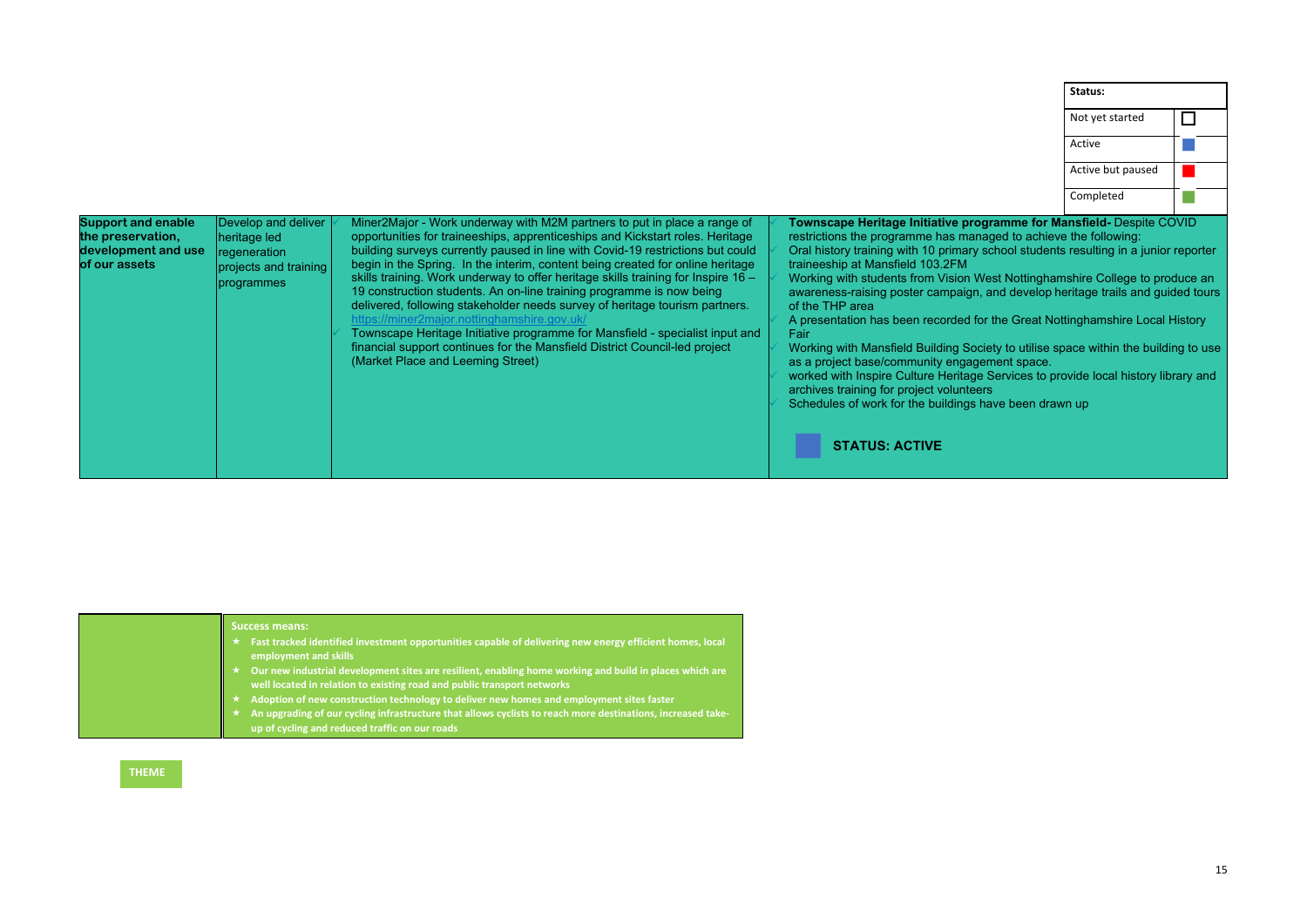

| <b>Business Goal</b>                                                                  | <b>Specific Aims</b>                                                                                                                                                           | <b>Up until March 2021</b>                                                                                                                                                                                                           | <b>Between April 2021 and October 2022</b>                                                                                                                                                                                                                                                                                                                                                                                                                                                                                                                                                                                                                                                                                                                               |  |
|---------------------------------------------------------------------------------------|--------------------------------------------------------------------------------------------------------------------------------------------------------------------------------|--------------------------------------------------------------------------------------------------------------------------------------------------------------------------------------------------------------------------------------|--------------------------------------------------------------------------------------------------------------------------------------------------------------------------------------------------------------------------------------------------------------------------------------------------------------------------------------------------------------------------------------------------------------------------------------------------------------------------------------------------------------------------------------------------------------------------------------------------------------------------------------------------------------------------------------------------------------------------------------------------------------------------|--|
|                                                                                       |                                                                                                                                                                                | <b>Achievements</b>                                                                                                                                                                                                                  | <b>Achievements/Progress to date</b>                                                                                                                                                                                                                                                                                                                                                                                                                                                                                                                                                                                                                                                                                                                                     |  |
| <b>Prioritise investment</b><br>post COVID-19<br>infrastructure in<br>Nottinghamshire | Submit appropriate projects<br>and the development of to the D2N2 LEP reserve list<br>of future propositions.                                                                  | Worked with the D2N2 LEP to identify and secure funding<br>needed to support County projects for economic growth<br>and recovery.                                                                                                    | The LEP Pipeline is now suspended pending a government review of its role and<br>function.<br>Work continues with partners to identify and secure funding needed to support<br>County projects for economic growth and recovery.<br>This includes aligning the vision of the Council with the emerging UK Shared<br>Prosperity Fund (the funding to replace European Structural Funds) including the<br>new £4 billion Levelling Up Fund.<br>The County is working closely with the LEP, Environment Agency and<br>Development Corporation to identify, and apply to, alternative funding. This<br>includes the UK Community Renewal Fund, DEFRA's Natural Capital Investment<br>Readiness Fund & the Strategic Housing and Infrastructure Fund<br><b>STATUS: ACTIVE</b> |  |
|                                                                                       | Publish a Nottinghamshire<br>Infrastructure Plan covering<br>energy efficient and SMART<br>homes; employment and<br>skills; digital, public transport<br>and road connectivity | Began work on a geographic information system (GIS) to<br>gather, manage and analyse data<br>Draft a Strategic Infrastructure Plan to set out<br>Nottinghamshire's high-level infrastructure priorities for the<br>next 10-15 years. | A Strategic Infrastructure Plan which will set out Nottinghamshire's high-level<br>infrastructure priorities will be presented to Policy Committee. This will be<br>accompanied by an online mapping tool to show housing and business growth<br>sites and associated infrastructure projects across the County.<br><b>STATUS: ACTIVE</b>                                                                                                                                                                                                                                                                                                                                                                                                                                |  |

### **Busines And October 2022**

#### **Progress to date**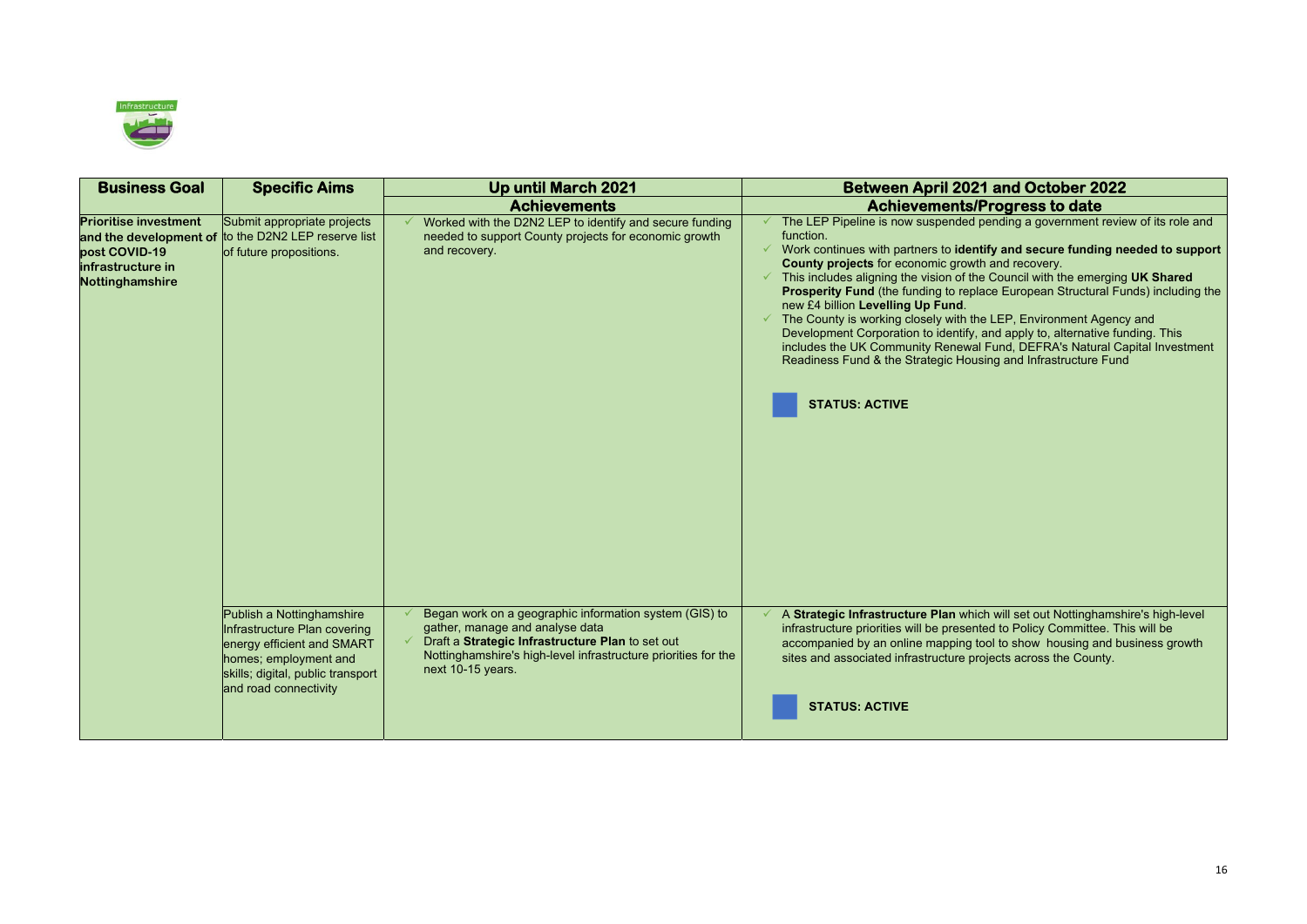- $\bigstar$
- $\bigstar$ **Improved health, quality of life and the environment**

|                                                                                     | <b>Success means:</b>                                        |                                                                                                                                                                                                                                                                                                                                                                                                                                                                                                                                                                                                                                                                                                                                                                                                                                                                                                                                                     |  |                                                                                                                                                                                                                                                                                                                                                                                                                                                                                                                                                                                                                                                                                                                                                                                                                                                                                                                                                                                                                                                                                                                                                                                                                                                                                                                                                                                                                                                                                                                                                                                                                                                                                                                                                                                                                                                                                                                                                                          |                   |        |
|-------------------------------------------------------------------------------------|--------------------------------------------------------------|-----------------------------------------------------------------------------------------------------------------------------------------------------------------------------------------------------------------------------------------------------------------------------------------------------------------------------------------------------------------------------------------------------------------------------------------------------------------------------------------------------------------------------------------------------------------------------------------------------------------------------------------------------------------------------------------------------------------------------------------------------------------------------------------------------------------------------------------------------------------------------------------------------------------------------------------------------|--|--------------------------------------------------------------------------------------------------------------------------------------------------------------------------------------------------------------------------------------------------------------------------------------------------------------------------------------------------------------------------------------------------------------------------------------------------------------------------------------------------------------------------------------------------------------------------------------------------------------------------------------------------------------------------------------------------------------------------------------------------------------------------------------------------------------------------------------------------------------------------------------------------------------------------------------------------------------------------------------------------------------------------------------------------------------------------------------------------------------------------------------------------------------------------------------------------------------------------------------------------------------------------------------------------------------------------------------------------------------------------------------------------------------------------------------------------------------------------------------------------------------------------------------------------------------------------------------------------------------------------------------------------------------------------------------------------------------------------------------------------------------------------------------------------------------------------------------------------------------------------------------------------------------------------------------------------------------------------|-------------------|--------|
| <b>THEME</b>                                                                        |                                                              |                                                                                                                                                                                                                                                                                                                                                                                                                                                                                                                                                                                                                                                                                                                                                                                                                                                                                                                                                     |  |                                                                                                                                                                                                                                                                                                                                                                                                                                                                                                                                                                                                                                                                                                                                                                                                                                                                                                                                                                                                                                                                                                                                                                                                                                                                                                                                                                                                                                                                                                                                                                                                                                                                                                                                                                                                                                                                                                                                                                          | Status:           |        |
| Place<br>$5 - 3$                                                                    |                                                              | Revitalising and revival of our high streets and town centres<br>Improved health, quality of life and the environment                                                                                                                                                                                                                                                                                                                                                                                                                                                                                                                                                                                                                                                                                                                                                                                                                               |  |                                                                                                                                                                                                                                                                                                                                                                                                                                                                                                                                                                                                                                                                                                                                                                                                                                                                                                                                                                                                                                                                                                                                                                                                                                                                                                                                                                                                                                                                                                                                                                                                                                                                                                                                                                                                                                                                                                                                                                          | Not yet started   | $\Box$ |
|                                                                                     |                                                              |                                                                                                                                                                                                                                                                                                                                                                                                                                                                                                                                                                                                                                                                                                                                                                                                                                                                                                                                                     |  |                                                                                                                                                                                                                                                                                                                                                                                                                                                                                                                                                                                                                                                                                                                                                                                                                                                                                                                                                                                                                                                                                                                                                                                                                                                                                                                                                                                                                                                                                                                                                                                                                                                                                                                                                                                                                                                                                                                                                                          | Active            |        |
|                                                                                     |                                                              |                                                                                                                                                                                                                                                                                                                                                                                                                                                                                                                                                                                                                                                                                                                                                                                                                                                                                                                                                     |  |                                                                                                                                                                                                                                                                                                                                                                                                                                                                                                                                                                                                                                                                                                                                                                                                                                                                                                                                                                                                                                                                                                                                                                                                                                                                                                                                                                                                                                                                                                                                                                                                                                                                                                                                                                                                                                                                                                                                                                          | Active but paused |        |
|                                                                                     |                                                              |                                                                                                                                                                                                                                                                                                                                                                                                                                                                                                                                                                                                                                                                                                                                                                                                                                                                                                                                                     |  |                                                                                                                                                                                                                                                                                                                                                                                                                                                                                                                                                                                                                                                                                                                                                                                                                                                                                                                                                                                                                                                                                                                                                                                                                                                                                                                                                                                                                                                                                                                                                                                                                                                                                                                                                                                                                                                                                                                                                                          | Completed         |        |
| <b>Business Goal</b>                                                                | <b>Specific Actions</b>                                      | <b>Up until March 2021</b>                                                                                                                                                                                                                                                                                                                                                                                                                                                                                                                                                                                                                                                                                                                                                                                                                                                                                                                          |  | <b>Between April 2021 and October 2022</b>                                                                                                                                                                                                                                                                                                                                                                                                                                                                                                                                                                                                                                                                                                                                                                                                                                                                                                                                                                                                                                                                                                                                                                                                                                                                                                                                                                                                                                                                                                                                                                                                                                                                                                                                                                                                                                                                                                                               |                   |        |
|                                                                                     |                                                              | <b>Achievements</b>                                                                                                                                                                                                                                                                                                                                                                                                                                                                                                                                                                                                                                                                                                                                                                                                                                                                                                                                 |  | <b>Achievements/Progress to date</b>                                                                                                                                                                                                                                                                                                                                                                                                                                                                                                                                                                                                                                                                                                                                                                                                                                                                                                                                                                                                                                                                                                                                                                                                                                                                                                                                                                                                                                                                                                                                                                                                                                                                                                                                                                                                                                                                                                                                     |                   |        |
| <b>Develop and harness</b><br>the economic<br>opportunity programme a shared vision | Develop an approach to town<br>centre identify, branding and | The Council engaged with partners under the Local<br>Resilience Forum (LRF) Public Realm Group and the<br>Economy Cell to support co-ordination on safely re-opening<br>and support the longer-term sustainability of the high street<br>and of retail and service-related businesses. This work is being<br>steered through the LRF Economy Cell. This aligns with the<br>engagement with the respective Town Deal partners in<br>developing their respective strategies and potential project<br>input, focusing on pedestrian / highways access and<br>connectivity<br>The N2 Town Centre programme brought forward 10 projects<br>for development, influenced and accounting for the impact of<br>COVID-19. In the past 6 months, the remaining 5 projects have<br>been brought forward for consideration and approval, with final<br>grant payments being made to all projects in line with D2N2<br>LEP expectations by the financial year end |  | The Council has led the engagement with partners under the Local Resilience<br>Forum (LRF) with the Public Realm Group now incorporated into the Economy<br>Cell, working to support an on-going understanding of the impact of and a<br>response to the pandemic. This has included overseeing measures to safely re-<br>open the high street as measures are being progressively eased. The Cell is<br>currently reviewing its priorities in the current circumstances, with this plan forming<br>the basis of the Council's engagement.<br>On town centres specifically, a review of measures to support the longer-term<br>sustainability of the high street and of retail and service-related businesses is on-<br>going, steered through the LRF Economy Cell.<br>Through the Growth and Economic Development Team, the Council continues to<br>engage with the respective Town Deal Boards covering Sutton and Kirkby,<br>Stapleford, Mansfield and Newark. Projects which may impact on County Council<br>services or require the approval of this Council will be addressed via the respective<br>service Committees, including where external funding from the Town Deals is<br>anticipated.<br>Where capital projects are being developed through the Levelling-Up Fund, the<br>County is engaging with the districts as lead on any submissions.<br>The N2 Town Centre programme has now been successfully completed bringing<br>£7.6M of investment from the D2N2 LEP alongside over £600,000 from the N2<br>Busines Rates Pool and other co-funding to a set of projects within town centres<br>across the County. Despite delays caused by COVID-19, the programme is seeing<br>schemes supported in Arnold, Beeston, Bingham, Carlton, Kirkby, Mansfield,<br>Newark, Stapleford and Worksop. As the schemes are [progressed, monitoring will<br>continue to ensure collectively the programme reaches its job creation targets.<br><b>STATUS: ACTIVE</b> |                   |        |

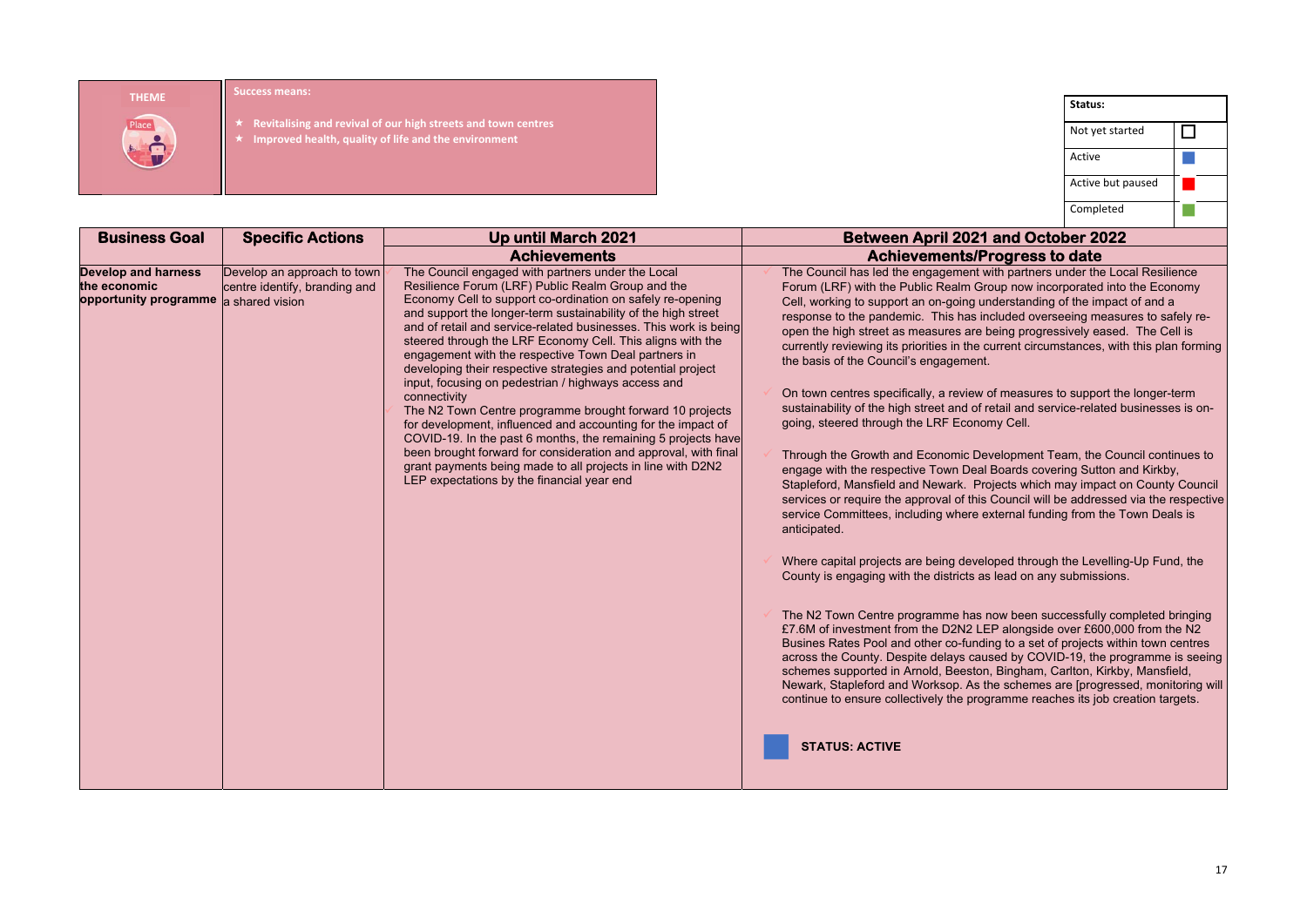**Kamak for Energy Production (STEP) fusion** 

|                                                                            | Adapt homes to enable<br>residents to live healthy lives,<br>at home, longer                                                                                                                             | £1 million funding secured from BEIS through the Green<br>Homes Grant Local Authority Delivery Scheme to retrofit<br>homes including solid wall insulation, air heat pumps, solar<br>thermal heating, windows and doors, loft and cavity wall<br>insulation. The work was linked into E.ON's Healthy Ageing<br>Programme which aims to adapt homes to enable<br>residents to live healthy lives at home longer<br>The £4.3M Warm Homes Hub two-year partnership with<br>EoN and local authority partners means eligible<br>homeowners and tenants (+500 houses) will be able to<br>improve the warmth and comfort of their home and benefit<br>from free services such as grid connection and first-time<br>central heating. To date, eight new gas heating system<br>installations with a further 25 households going through the<br>process. In addition, E.ON are planning delivery to a site of<br>72 Flats - designs are being drawn up for 72 individual gas<br>central heating systems, alongside a complete district<br>heating network. A further 837 households were supported<br>against the 1,000 households target. An extra £1M (serving<br>an additional 100+ homes at least) was secured for<br>additional measures.<br>A bid to Government to facilitate additional energy<br>efficiency measures to more communities under the Green<br>Homes Grant Local Authority Delivery Phase 1B for an<br>additional £2.3M was submitted but was unsuccessful<br>Supporting a green recovery through the £4.3 million Warm<br>Homes Hub (a two-year partnership with E.ON and local<br>authority partners offering first time central heating to<br>eligible fuel poor households). Currently 36 households<br>have had first time central heating installed. | Warm Homes Hub: 43 households are in the pipeline and the programme<br>continues to be rolled out across the county. Other services from the Hub include<br>supporting residents to save money on their heating costs and has helped<br>residents save an estimated £90,000 in the last quarter.<br>Green Homes Grant Local Authority Delivery Scheme Phase 1A: This £1 million<br>BEIS funded project in partnership with E.ON will support over 100 households<br>across the county to install low carbon measures including solid wall insulation, a<br>source heat pumps and solar PV. The project is on track and all installations will<br>completed by the end of September<br>Green Homes Grant Phase 2 grant will be delivered through funding which has<br>been allocated directly to the District authorities.<br><b>STATUS: ACTIVE</b> |
|----------------------------------------------------------------------------|----------------------------------------------------------------------------------------------------------------------------------------------------------------------------------------------------------|-----------------------------------------------------------------------------------------------------------------------------------------------------------------------------------------------------------------------------------------------------------------------------------------------------------------------------------------------------------------------------------------------------------------------------------------------------------------------------------------------------------------------------------------------------------------------------------------------------------------------------------------------------------------------------------------------------------------------------------------------------------------------------------------------------------------------------------------------------------------------------------------------------------------------------------------------------------------------------------------------------------------------------------------------------------------------------------------------------------------------------------------------------------------------------------------------------------------------------------------------------------------------------------------------------------------------------------------------------------------------------------------------------------------------------------------------------------------------------------------------------------------------------------------------------------------------------------------------------------------------------------------------------------------------------------------------------------------------------------------------------------------------|----------------------------------------------------------------------------------------------------------------------------------------------------------------------------------------------------------------------------------------------------------------------------------------------------------------------------------------------------------------------------------------------------------------------------------------------------------------------------------------------------------------------------------------------------------------------------------------------------------------------------------------------------------------------------------------------------------------------------------------------------------------------------------------------------------------------------------------------------|
|                                                                            | Develop a partnership<br>strategy to harness the<br>economic opportunities<br>resulting from the<br>decommissioning of power<br>stations sites at Cottam,<br>Ratcliffe on Soar and West<br><b>Burton</b> | Burton by 2025.<br>programme<br><b>STATUS: ACTIVE</b>                                                                                                                                                                                                                                                                                                                                                                                                                                                                                                                                                                                                                                                                                                                                                                                                                                                                                                                                                                                                                                                                                                                                                                                                                                                                                                                                                                                                                                                                                                                                                                                                                                                                                                                 | Commence exploratory discussions with EDF Energy in relation to plans associated with the decommissioning of the stations at Cottam and West<br>Supported Nottinghamshire bids to the United Kingdom Atomic Energy Authority's (UKAEA) 'Spherical Tokamak for Energy Production (STEP) fusion                                                                                                                                                                                                                                                                                                                                                                                                                                                                                                                                                      |
| innovative active travel<br>solutions for short trips<br>to improve health | <b>Develop an approach to</b> Promote and enable<br>increased active travel to our<br>town centres to access<br>employment and services                                                                  | Tranche 2 proposals.<br><b>STATUS: ACTIVE</b>                                                                                                                                                                                                                                                                                                                                                                                                                                                                                                                                                                                                                                                                                                                                                                                                                                                                                                                                                                                                                                                                                                                                                                                                                                                                                                                                                                                                                                                                                                                                                                                                                                                                                                                         | Active Travel Fund Tranche 2 funding - The Department for Transport (DfT) allocated £2.18m towards the County Council's Active Travel Fund                                                                                                                                                                                                                                                                                                                                                                                                                                                                                                                                                                                                                                                                                                         |

e in the pipeline and the programme ounty. Other services from the Hub includes i their heating costs and has helped **the last quarter.**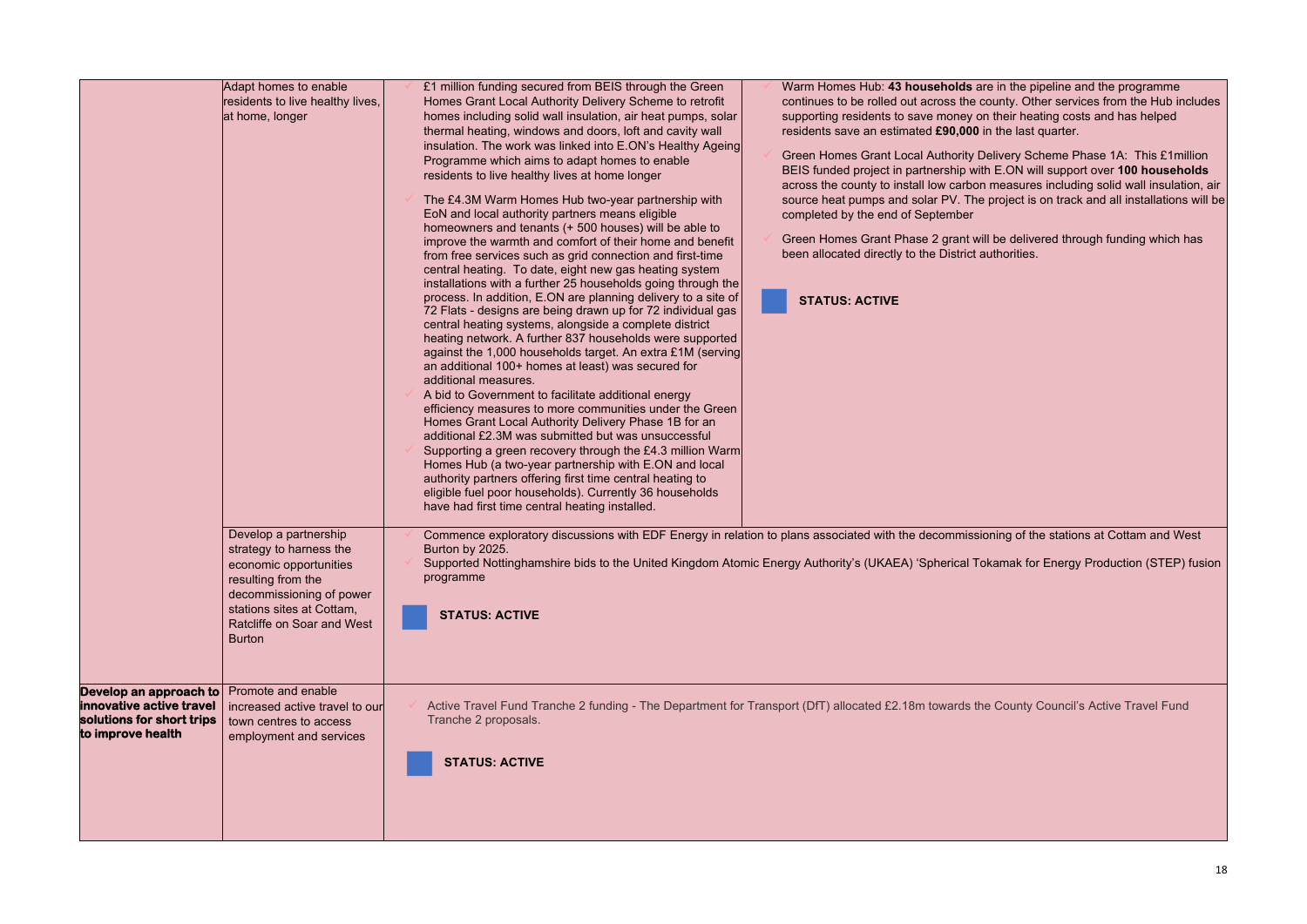| Adoption of a strategic<br>masterplan for<br>the Toton and Chetwynd<br>Barracks site by December<br>2021 | The first part of a local connectivity study for the High Speed 2 (HS2) Hub was completed in Autumn 2019<br>This work, alongside a parallel masterplanning commission, resulted in a series of formal "asks" being subi<br>and HS2 Ltd in relation to the station design and connectivity requirements.<br>The second phase of work has focussed on developing a strategic masterplan for the Toton and Chetwync<br>Council.<br>An initial six-week consultation on Toton and Chetwynd strategic masterplan proposals closed on 22 Nove<br>and a consultation report presented to the Toton Delivery Board in February 2021.<br>The consultation report was published as part of the Broxtowe Borough Council March 2021 Jobs & Econo<br><b>STATUS: ACTIVE</b> |
|----------------------------------------------------------------------------------------------------------|----------------------------------------------------------------------------------------------------------------------------------------------------------------------------------------------------------------------------------------------------------------------------------------------------------------------------------------------------------------------------------------------------------------------------------------------------------------------------------------------------------------------------------------------------------------------------------------------------------------------------------------------------------------------------------------------------------------------------------------------------------------|
|----------------------------------------------------------------------------------------------------------|----------------------------------------------------------------------------------------------------------------------------------------------------------------------------------------------------------------------------------------------------------------------------------------------------------------------------------------------------------------------------------------------------------------------------------------------------------------------------------------------------------------------------------------------------------------------------------------------------------------------------------------------------------------------------------------------------------------------------------------------------------------|

| Status:           |  |
|-------------------|--|
| Not yet started   |  |
| Active            |  |
| Active but paused |  |
| Completed         |  |

onduited to Department for Transport (DfT) nd site, in partnership with Broxtowe Borough vember 2020. The responses were analysed, nomy Committee papers

# **and October 2022**

**Acaly control** 

| <b>THEME</b><br>Digital Connectivity | <b>Success means:</b><br>Start up and early stage businesses helped to discover, develop and test next generation connectivity<br>with 5G enabled products with access to facilities and experts.<br>Targeted increased coverage of Gigabit capable broadband infrastructure<br>Sherwood Forest being the world's first 5G connected forest featuring 3D and 4D virtual reality<br>$\star$<br>experiences, semi- autonomous vehicles and drones and robots to help survey and monitor the health of<br>the ancient woodland<br>Ubiquitous access to superfast internet speeds |                            |                         |
|--------------------------------------|-------------------------------------------------------------------------------------------------------------------------------------------------------------------------------------------------------------------------------------------------------------------------------------------------------------------------------------------------------------------------------------------------------------------------------------------------------------------------------------------------------------------------------------------------------------------------------|----------------------------|-------------------------|
| <b>Business Goal</b>                 | <b>Specific Actions</b>                                                                                                                                                                                                                                                                                                                                                                                                                                                                                                                                                       | <b>Up until March 2021</b> | Between April 2021 a    |
|                                      |                                                                                                                                                                                                                                                                                                                                                                                                                                                                                                                                                                               | <b>Achievements</b>        | <b>Achievements/Pro</b> |